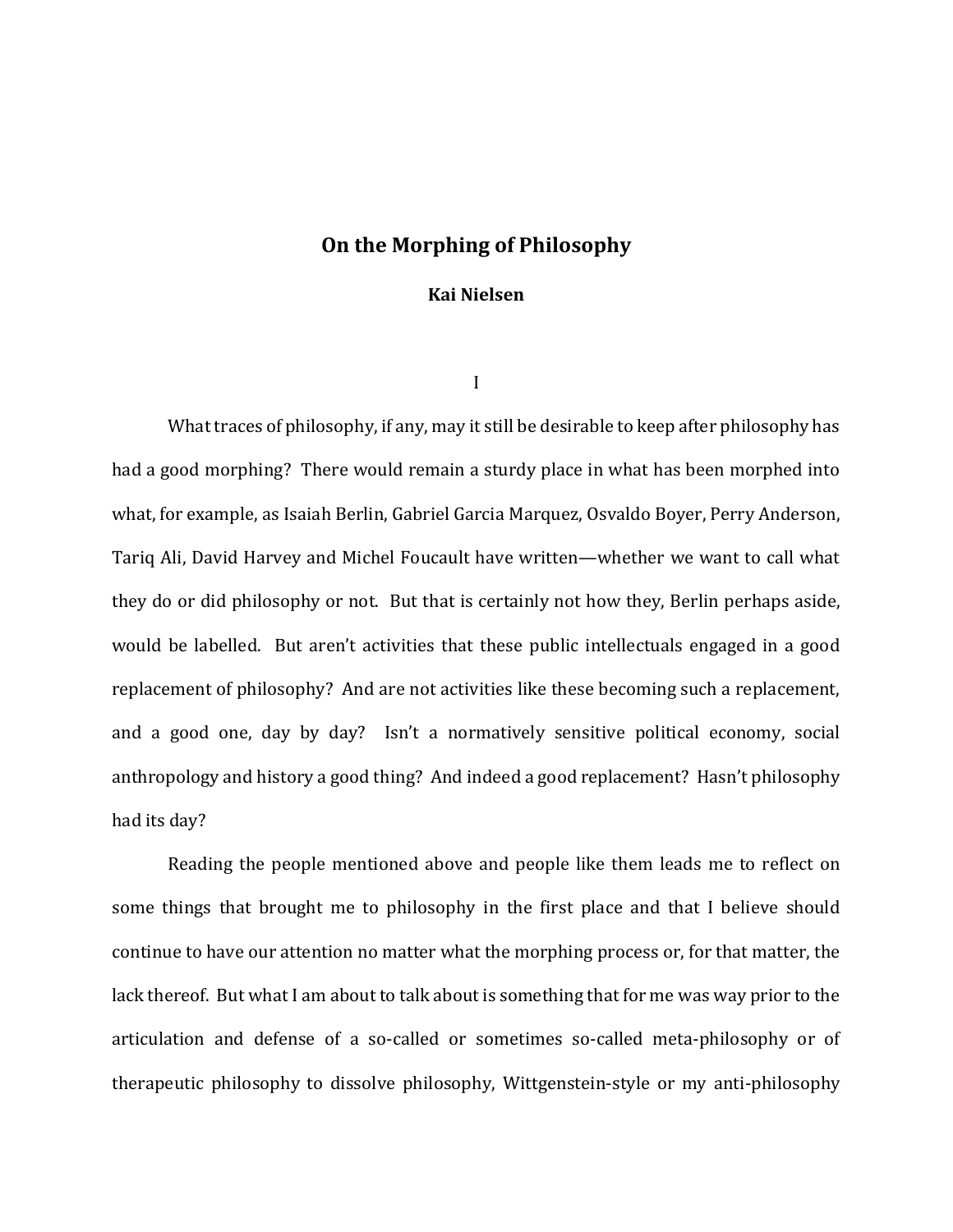*tout court* style (Nielsen 2015a; 2015b; 2015c). Those activities ignore and fail to give good reasons to believe that all the issues that initially brought me to philosophy should be set aside, that they should be ignored and put in the dustbin of history. I refer to the kind of philosophical endeavors or, if you will, just careful reflective fact-sensitive endeavors that I shall discuss here. I no longer think reflections on these matters, important as they are, require philosophical investigations or could profit much, if at all, from philosophical analysis or defense. But these questions may all the same haunt us and whether they haunt us or not they remain, and not just as puzzles, something that needs to be considered and answered to if we are ever to attain a humanizing of our world (though we may not, of course). That they are reflected on and, if possible, cogently is vital whether they are regarded as philosophical matters or not. That they are or are not to be so regarded is not the crucial question to ask and perhaps not even a useful question. But that they be carefully and reflectively practiced is. (Such careful and reflective regarding is not the exclusive or even the predominate property of philosophy. But it is part of philosophy.)

Again and again many people try to make sense of their lives, try to ascertain whether it can even have sense. Whether rationally or non-rationally, life may be what Shakespeare wrote of when he spoke of life being all sound and fury signifying nothing? We, now speaking collectively, try to understand our world and some of us with that understanding try to help in changing it for the better even if that changing it for the better will only make a little less beastly, the beastliness that in reality obtains. Beastliness is grandly alive in our world. But I am not saying we are all beastly or that kindliness is an illusion. Not all of us are beastly and kindliness is not an illusion. But throughout history, again and again, we are far closer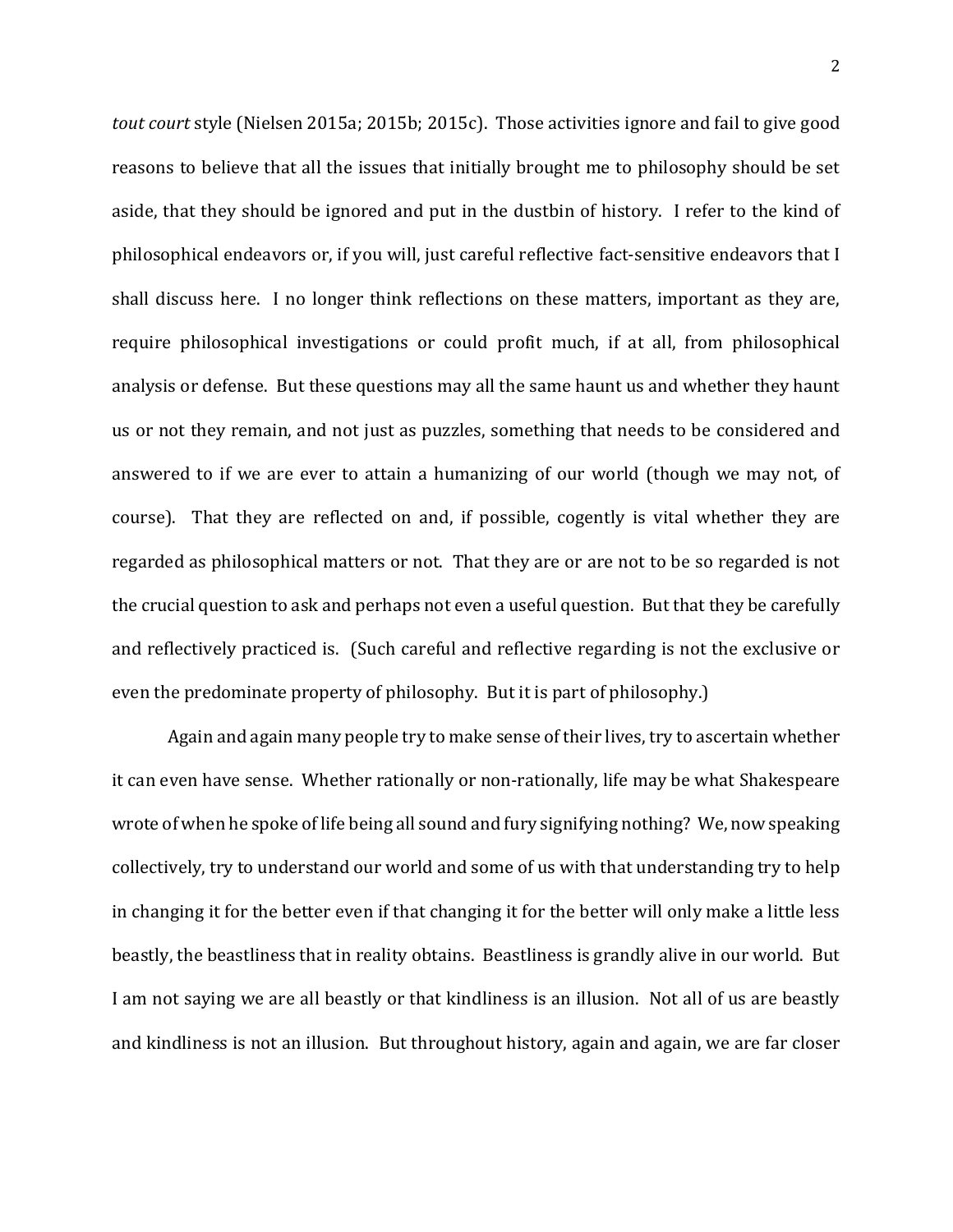to perpetual war than to perpetual peace. And that is not alone among our recurrent disasters.

Perhaps we can speak with cogency and come to get some cognitive grip on of the very idea of a way of life that may properly be lived. (Certainly Ronald Dworkin thought so.) But not *the* way of life; that is preposterous and perhaps unwittingly arrogant as well. But we may very well get a grip on *a* way of life that is about how collectively to live together in ways our lives should be lived morally, politically and socially that is something not to be set aside. What we need to have a grip on, at least to some extent, is how to be in key with our how our lives should be ordered or, if you will, lived. We are not at a loss to understand what it would be like for there to be a decent society where human flourishing would obtain for many people and where there would be a genuine opportunity for all in a way it is not now. But that is so nowhere in the world, though some places are plaining worse than others. Things go better in Oslo or Stockholm than in Cairo or Mexico City. This is so even between different places in developed cultures. Things are very different in Iceland than in Saudi Arabia. Even significantly different in Sweden than in the United States and not to the United States' advantage. All of that in spite of what Obama emphatically said in his final address to the nation.

We can, however, have some understanding of what this decency is and what its flourishing would be like without knowing or understanding how it could even come to obtain or how it once did obtain but no longer does. Remember the passenger pigeon. Moreover, we can understand how it could have come to actually obtain in our lives, again without at all going philosophical. Our very descriptions of what would be decency and human flourishing may not match how the world actually is. A photographer or painter may,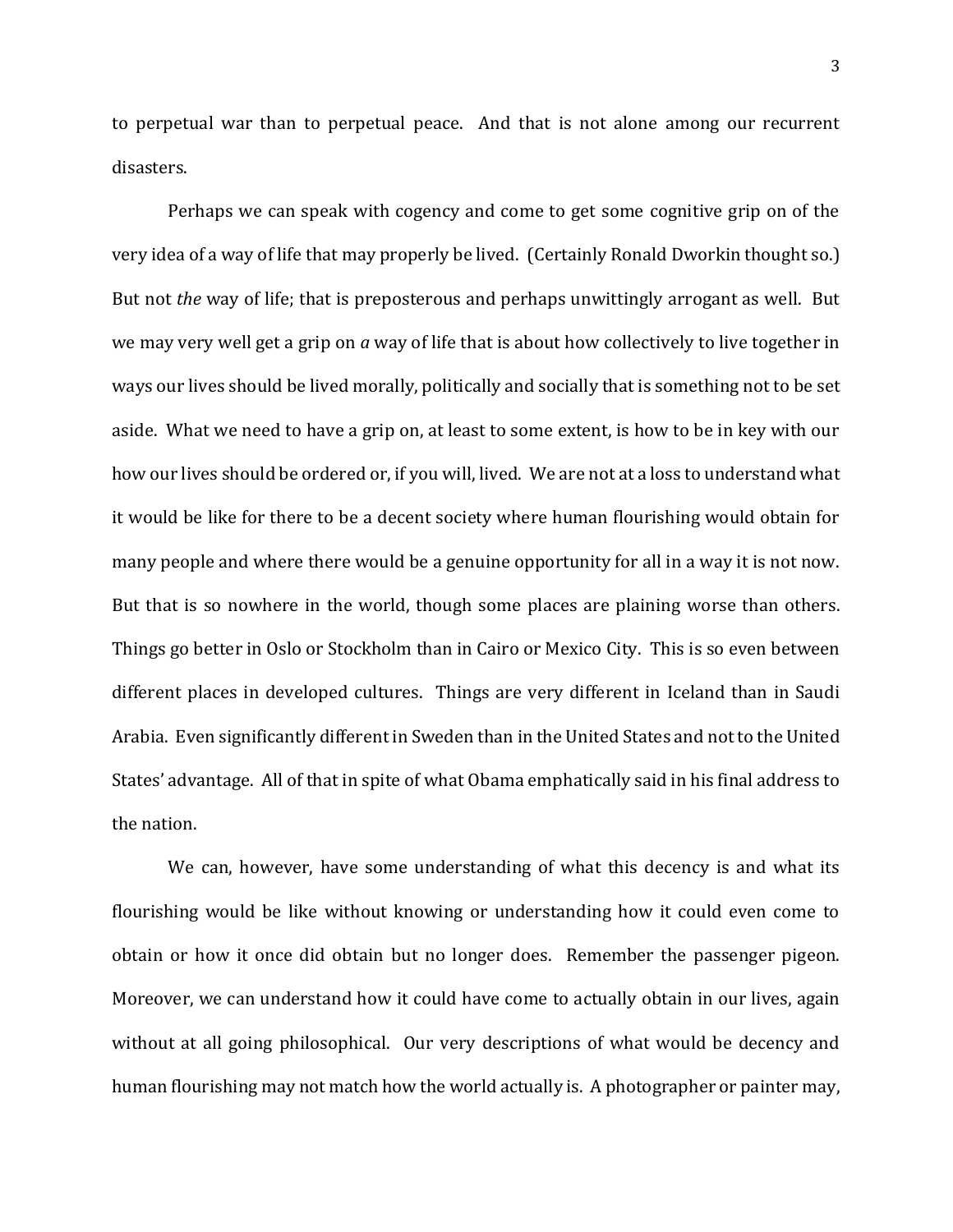by how they photograph or paint, fashion and indeed give a false depiction of the situation. So could a novelist, a short story writer, or a playwright give a false or misleading depiction of the situation. Moreover, we can come to know what something is without knowing *why* it is or *how* it came to be that way. We can actually know that a plant or a human died by having a certain sort of description of a plant or human that they are dead without knowing why or how they died. Accurate description is one thing; a correct causal explanation is another, though if we see a description or photo of a decapitated human being we will know that person is dead or that the description is that of a dead person.

A false, indeed a near to utterly false, but still a clearly meaningful description could be given. It could be intelligible as what would count as an empirical description and still be false, even obviously false, but an intelligible description describing what could empirically be the case still need not be the case. It could be intelligible of what would count as an adequate explanation of why it is the case that is distinct from a description that it is the case. Intelligible descriptions are one thing; *true* descriptions are another. A true description must, of course, be intelligible. But an intelligible description need not be a statement of truth. 'She procrastinated' could be the case but it need not be. 'The house drinks procrastination' is neither true nor intelligible. Indeed, it could not be true for it is not intelligible.

A putative description of the world clearly expressed may or may not answer to how things actually are. But for our descriptions to so answer to the world that we want and need to know about it is not at all sufficient, though necessary, that we have a meaningful description. Being an empirically meaningful description is one thing; being a true one is another. 'Obama lost the 2012 election' is an empirically intelligible remark, but a plainly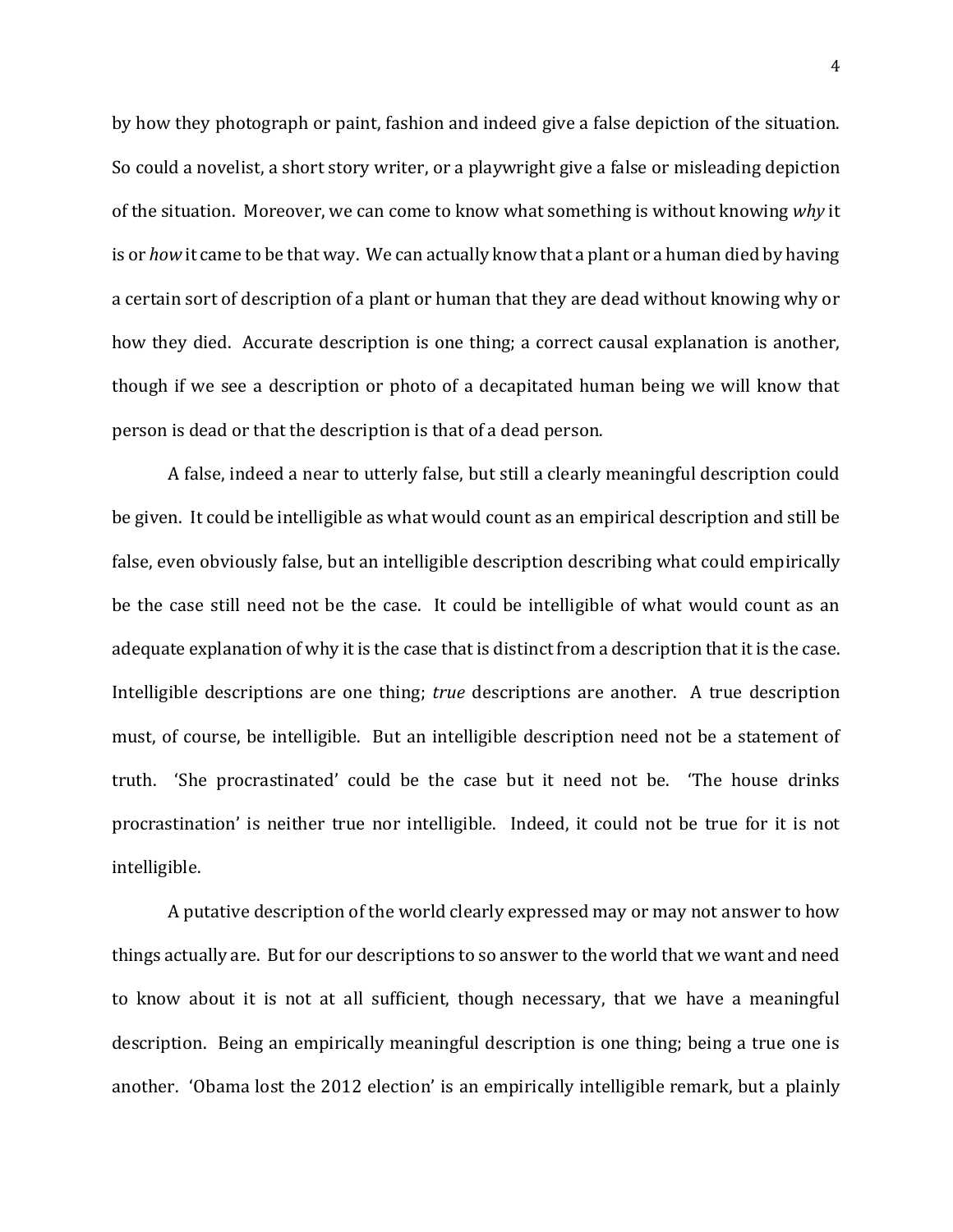false one. 'Obama ran from Boston to Denver in a minute' is an empirically meaningful sentence but obviously an absurdly false one. But it is empirically meaningful all the same as 'Obama is a round square' is not. It is simply unintelligible. While 'Obama is a socialist' can be saying something empirically intelligible but highly unlikely in spite of what not a few Republicans routinely say. If someone said it one could reasonably assume that they were Tea Party befogged, ideologically severely twisted or deeply uninformed. But such sayers and believers are alive and kicking and saying something intelligible but unreasonable in saying 'Obama speaks Arabic fluently' or that 'The communists will win a riding in Quebec in the 2015 election'. In that way clarity is not enough. We need to understand that ideological claims can be grossly false but still be plainly intelligible. And for some, perhaps sometimes for many, they will be catching and persuasive. Keep in mind some responses of Trump. What we should aim at is not just intelligibility but truth, or at least warranted assertability. Truth or even warranted assertability in politics is infrequent, but very humanly important. Not all clear descriptions add up to depicting matters that actually stand or even that it is reasonable to expect they will stand. It is often the case that ideology rides high and distinctively so. We not infrequently get falsity dressed up to look good. Don Quixotes need their Sancho Panzas.

We can understand all this notwithstanding and still not make any philosophical investigations at all. We need no philosophical assumptions to know what could be the case here or at issue here. But we need to be suspicious of what is blared out at us. Half an hour watching TV commercials will do this for me. There is nothing here that counts in any way as a philosophical investigation. There is nothing that counts as philosophical here or that requires philosophical thought or investigation or engaging in philosophical activity,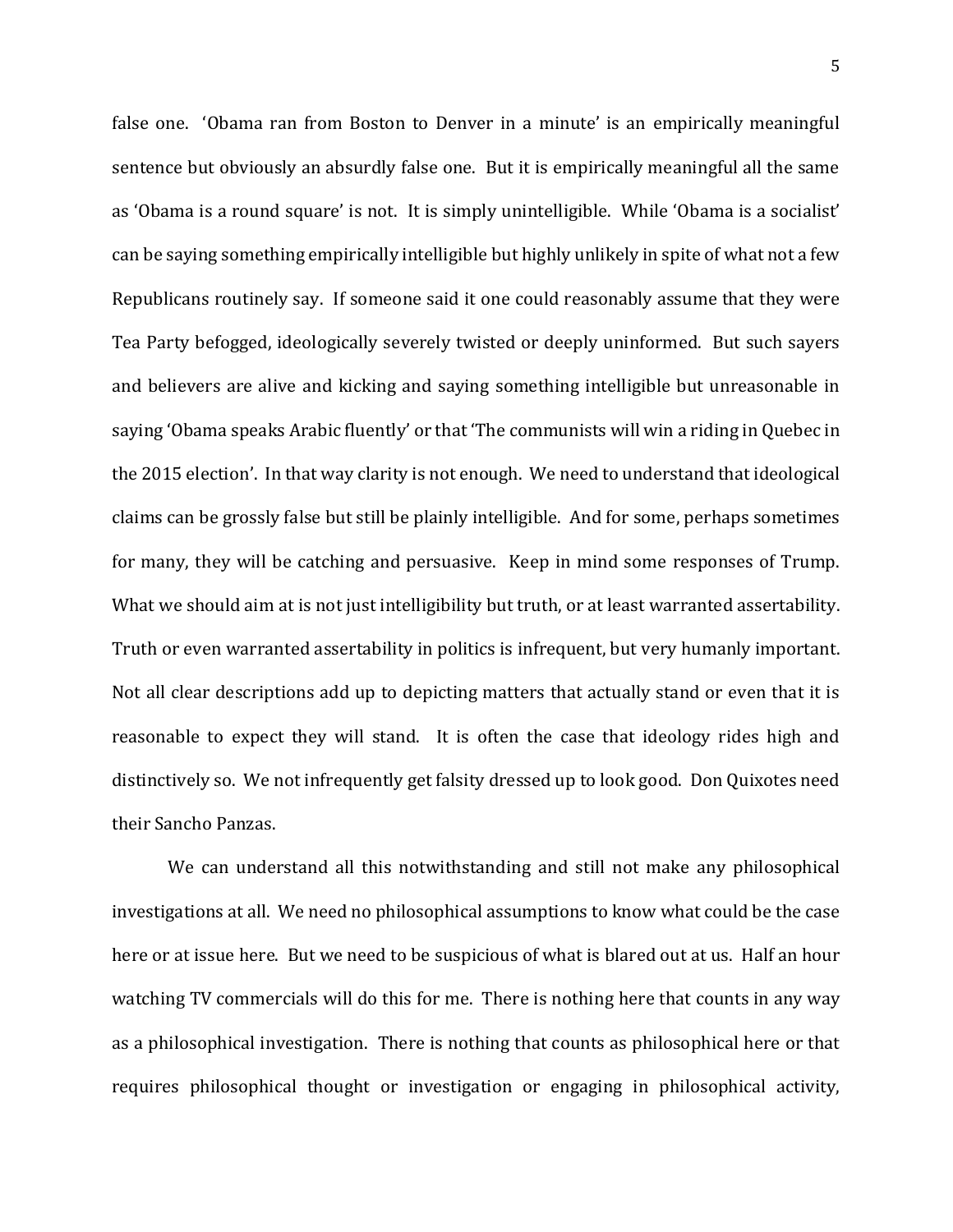argument, reflection or reasoning or having any philosophical background at all, including assumptions. There is nothing in such situations that involves engaging in any way in anything philosophical.

Still, there need not be something like that that philosophers need to be involved in or with when they are doing philosophy. Something that they strive for, take as their task, be intrigued by or take interest in in a philosophical way or are committed to as a philosophical difficulty or characterize as involving one in philosophical activity. (Except perhaps sometimes the subject of philosophical reflection.) Something that distinctively counts as a philosophical endeavor. Some say that to be anti-philosophical is to be negatively philosophical and that, if we are reflective, there is no way of escaping philosophy. All that is actually invoked if we do philosophy are some trivial in reality artificial matters that philosophers muddle themselves with. Philosophers standardly unwittingly artificially produce puzzles which they then try to un-puzzle as if they were deep things to resolve. There are actually not actual problems but just artificial puzzles that philosophers like to play around with. To construct language-games that some people play. Not genuine problems at all; not genuine questions at all.

I have in mind such matters as trying to ask whether we can *know* that time is real, know that there is an external world, whether sense data have a back side, whether solipsism is true. Some philosophers kid themselves into thinking that in engaging in philosophical investigations sometimes they may engage us in such activities. Philosophy requires, as Friedrich Waismann thought, vision and profound insight. Others would say rather considerable powers of philosophical disillusion. The philosophical capacity and willingness to bring philosophy to an end; to, that is, to its termination. This, as Wittgenstein gives to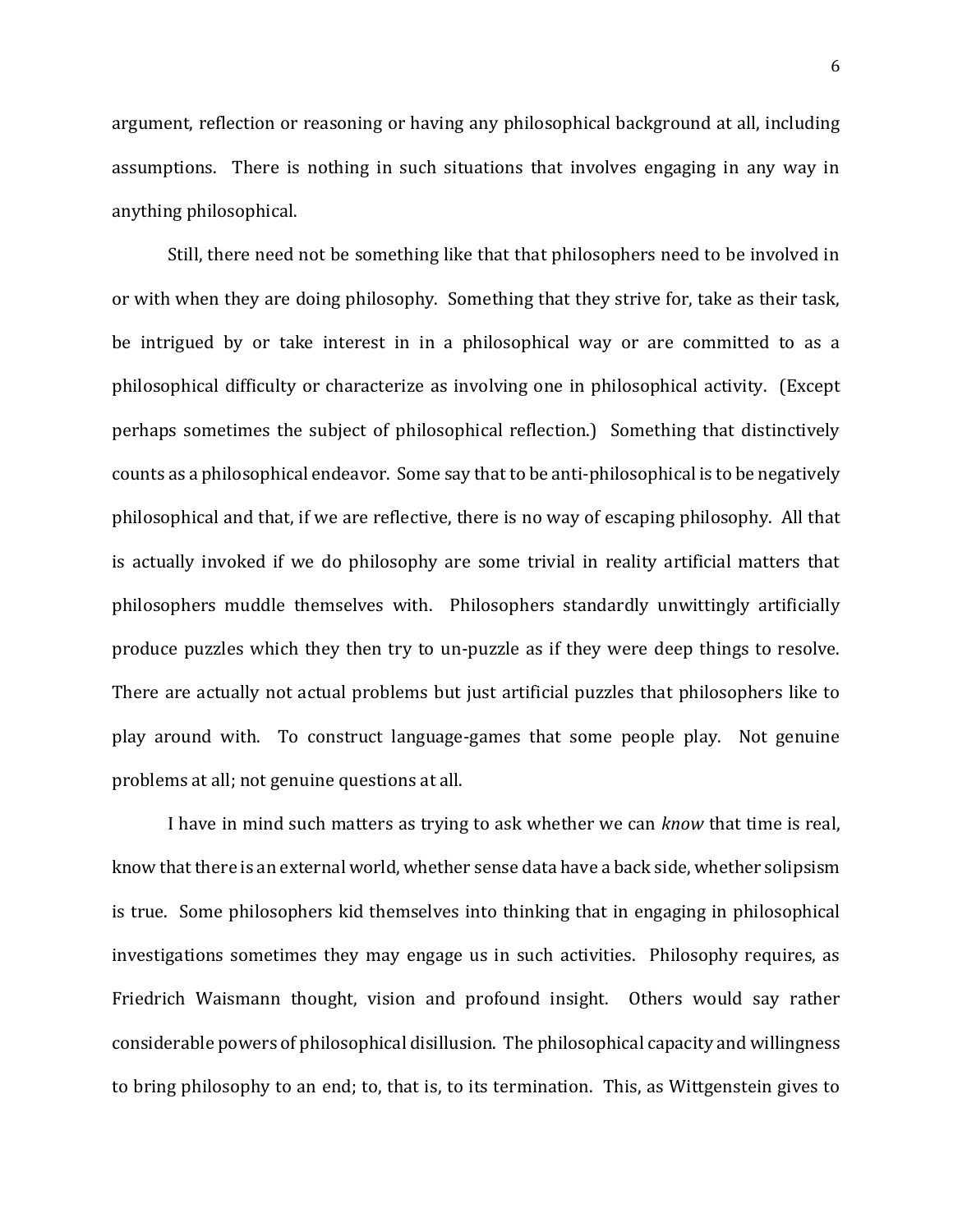understand, is what it is to do philosophy properly. It is, if you will, its task. Indeed a negative task that enables us, and helpfully, to leave philosophy.

If we actually can un-puzzle some of these puzzles we have, as some philosophers believe, made considerable philosophical progress. These puzzles will have come to be recognized as metaphysical puzzles and as thus actually non-questions. Something that is endemic to metaphysics. The very idea of metaphysical investigations is a non-starter. What we actually have here is not an actual investigation. What we are actually doing is messing around by unwittingly making puzzles for ourselves, and usually for some others as well. Something, if we pay careful attention to the actual use of our language, of how our linguistic practices work and where we see how we get ourselves blocked in their use, we will recognize that we actually have pseudo-questions here rooted in our confusion about our uses of language.

Instead of confronting issues that are the problem of life we are just messing around with our language use, usually in places where philosophers puzzle themselves. We think we have deep problems about the world, problems that neither science nor religion can resolve, while we have just unwittingly blocked ourselves about how our linguistic practices actually work.

What is actually going on here is not that we are actually making investigations. What we are actually doing, where we do not engage in nonsense, is debunking and therapizing philosophy away. The way we do this is by getting a de-mythologizing view of how our linguistic practices work. We end up by de-mythologizing our conceptual puzzles about what Wittgenstein called our language-games. Friedrich Waismann, once Wittgenstein's brilliant student, came to think that philosophy where properly done was vision while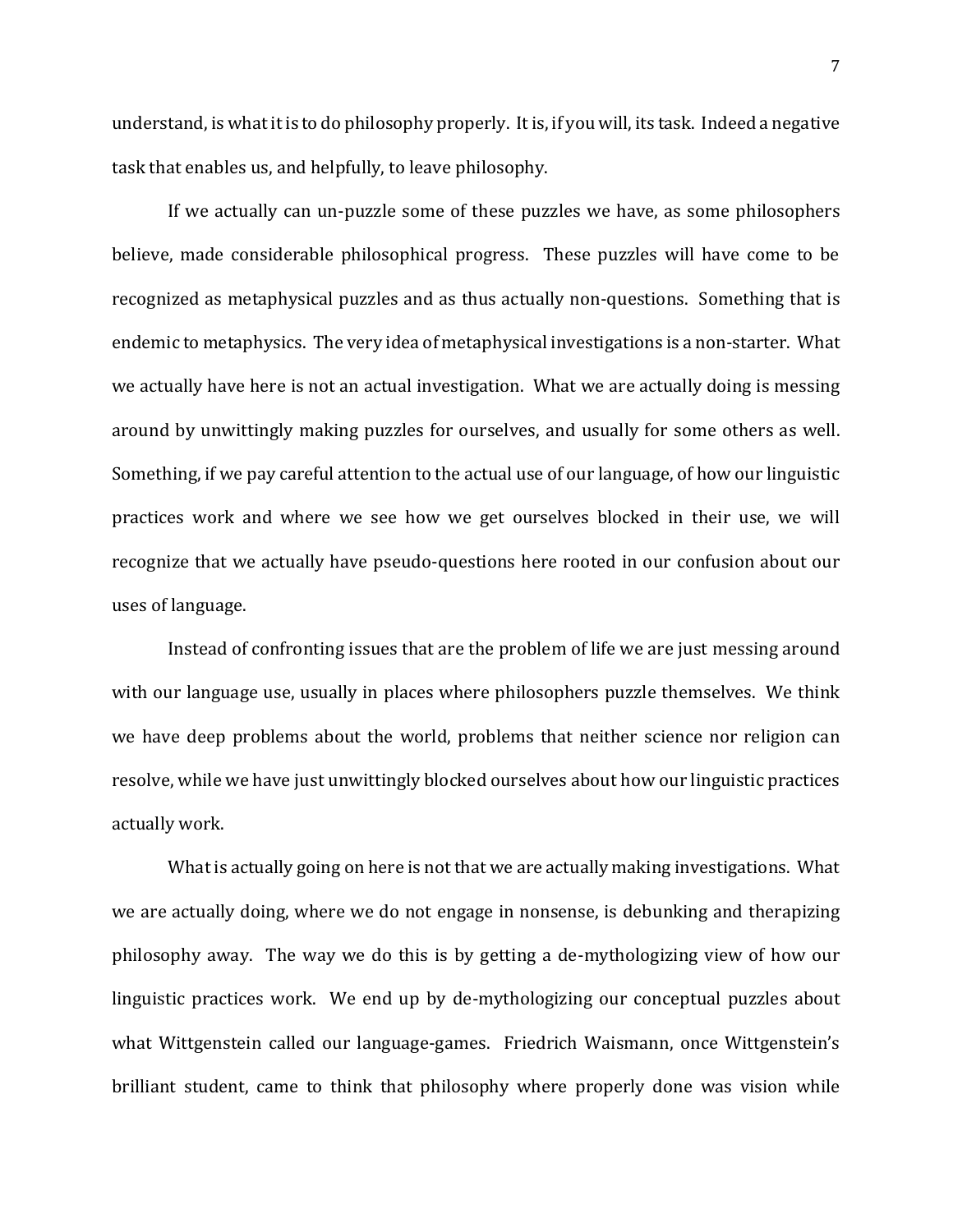Wittgenstein thought that properly done 'philosophical investigations' therapized philosophy away. I am arguing that it was Wittgenstein who was on the mark and not Waismann. Or, more cautiously, that this is probably so, though Waismann certainly was nobody's fool.

To shift a bit, in our world inequality is increasing. It has gained as capitalist societies have and continue to develop, though just how it goes has various forms as our extant societies vary in our complex contemporary world. It is often thought that in corrupt and/or deceptive forms these inequalities, with their damaging effects, continue to develop. We are often taught that is just the way it must be. It just goes with modernity. But more and more modernity has compensating values that we, some think, should accept as life enhancing. But it is often thought that we should recognize that capitalist society, though threatened, still generally is thought to be the best of several rotten deals. This is commonly thought to be, in much—far too much in my view—an integral and indeed an empirically necessary part of the developed world.

Extensively growing inequalities are increasing, passed on by inheritance. That is how contemporary capitalism increasingly works. A 'self-made person' (usually a man) is becoming mythological instead of just an increasingly rare variety. Perhaps, very perhaps, they are on their way to extinction. The rich get richer and the poor poorer is just a feature of our present lives. But it has been so for a long time. Inheritance, as Thomas Piketty well contends, is a large part of it. It is a structural part of contemporary societies. But it is not something to write home about. But it is just the way things are going for good structural reasons.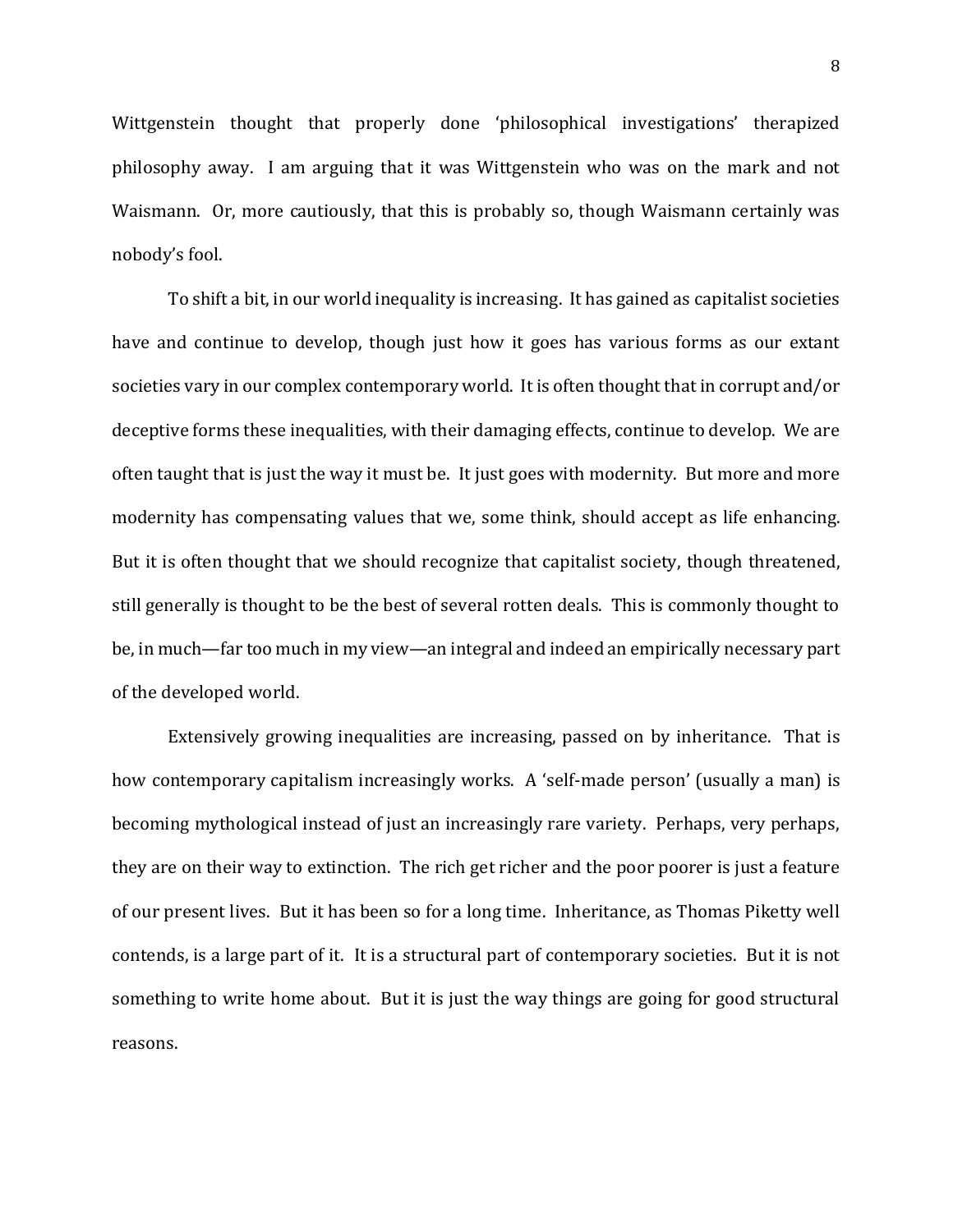Our world is not an attractive world. But we cannot, or at the very least should not, try to go back to earlier modes of life. We do not have to set aside modernity as something we are caught or enmeshed in, but that does not mean that we must be caught in those capitalist modes or forms of life. It need not be the case that capitalist modes of life constitute something in which in our time we must continue to live. That that is just our fate. Modes of life have changed before and it is at least arguably the case that they are in for change now. Indeed, it is the case that our modes of life are in for a deep change now. Something we are increasingly coming to recognize. The capitalist system is broken.

To try to junk modernity *holus bolus* is absurd and actually impossible. And we cannot, or at least should not, go back to earlier modes of life. We do not have to set aside modernity. But that does not mean we are caught by those capitalist forms of life. But they, we should recognize, are strong in invasive effect on our lives under capitalism. Moreover, we should be careful not to throw the baby out with the bathwater. But that does not at all mean that we are trapped by capitalism; that we just accept it as something that must be in our time and that is how our life must go in a complex modern society and to try to escape it is futile.

We need to see what goes on in our complex modern developed societies. I see, for example, more and more beggars and more and more homeless and more and more searching in garbage cans as I walk in my neighborhood in Montreal. I also discovered last winter a homeless person had slept outside against the wall of our house. These are evidence of what a wonderful world we have. My neighborhood is not exceptional in Montreal, but rather a typical former working class neighborhood that is increasingly being gentrified. And Montreal is not exceptional among North American cities and in some respects among cities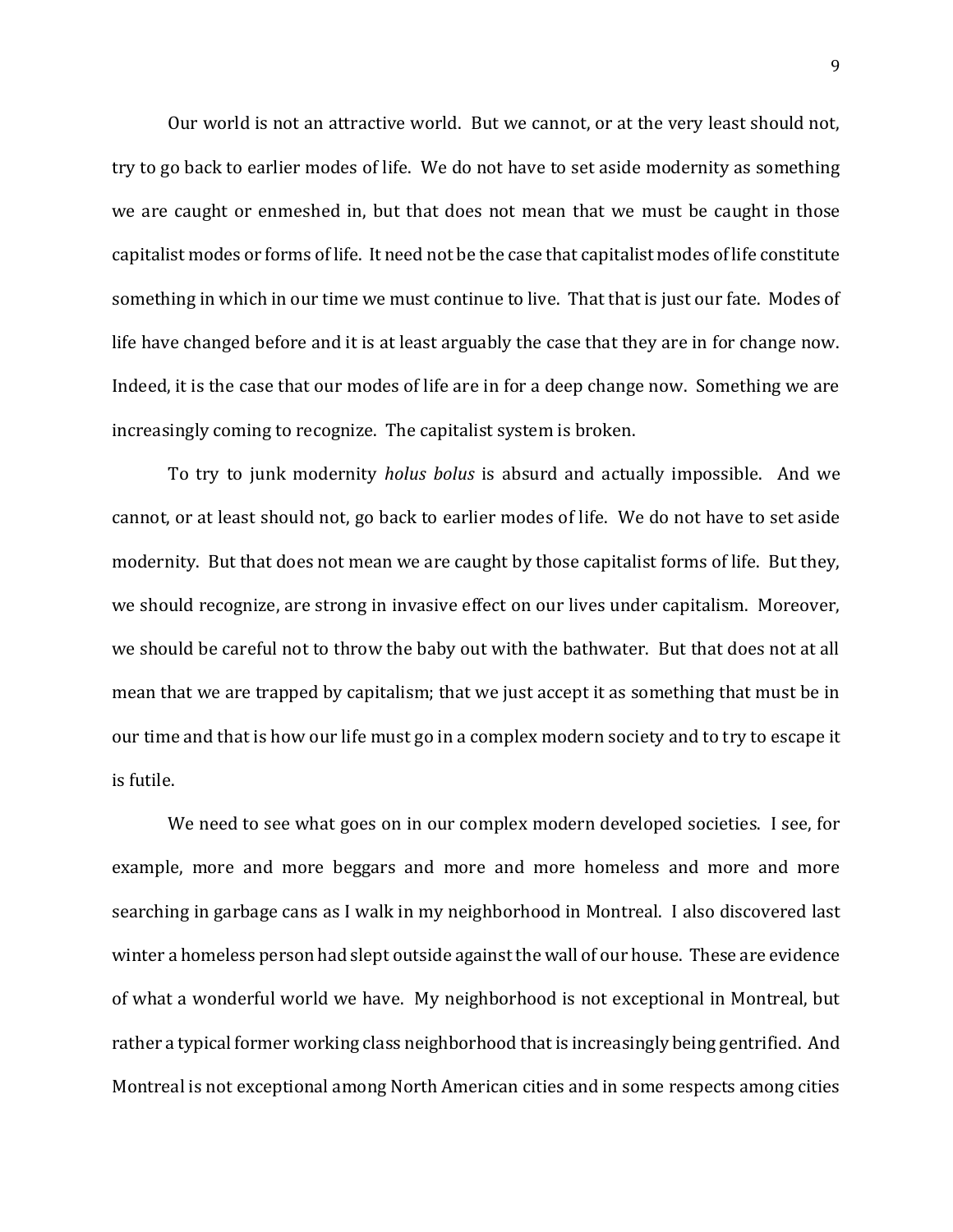in the developed world. It is certainly not as slummed as Johannesburg or Detroit. But in most cities of the developed societies near crushing inequalities are becoming widespread. This to some extent is so even in Stockholm which is much better off than Montreal or Lisbon or more places. One can on occasion see Roma beggars on the streets there, though not many. But still they are still visibly there in Stockholm begging in their strange clothes. Still, Stockholm is a realistic model of something nearer to equality and general wellbeing as one is likely to get anywhere under contemporary conditions. But even there the wellbeing is not for all. Moreover, inequality and poverty are steadily rising throughout the world and it cannot be so easily overcome as Jeffrey Sachs believes and Obama seems at least to assume. Without a lot more equality than we have now people will not have nearly a fair shake or stake in their lives. For that we need a far deeper equality but equality does not even get on the public radar of many of our societies. It, Obama to the contrary, does not mess with the capitalist system.

Twenty years after World War II it may have seemed to many of us that our nation states were moving in the direction of equality. But since the 1970s there has been a steadily growing inequality and misery. This has become the new normal. Thatcher and Reagan pushed it along with the theoretical backing of Hayek and Freidman. The inequality steamboat with an orchestra on the deck singing 'The Virtues of Selfishness" while that disastrous steamboat went right on chugging along full steam ahead. The New Deal Days are over.

There are some common kernels of decency in our modern developed culture but those kernels were not sufficient, not strong enough, to make anything like a common cultural basis for wellbeing and an equality for human flourishing. There is less and less of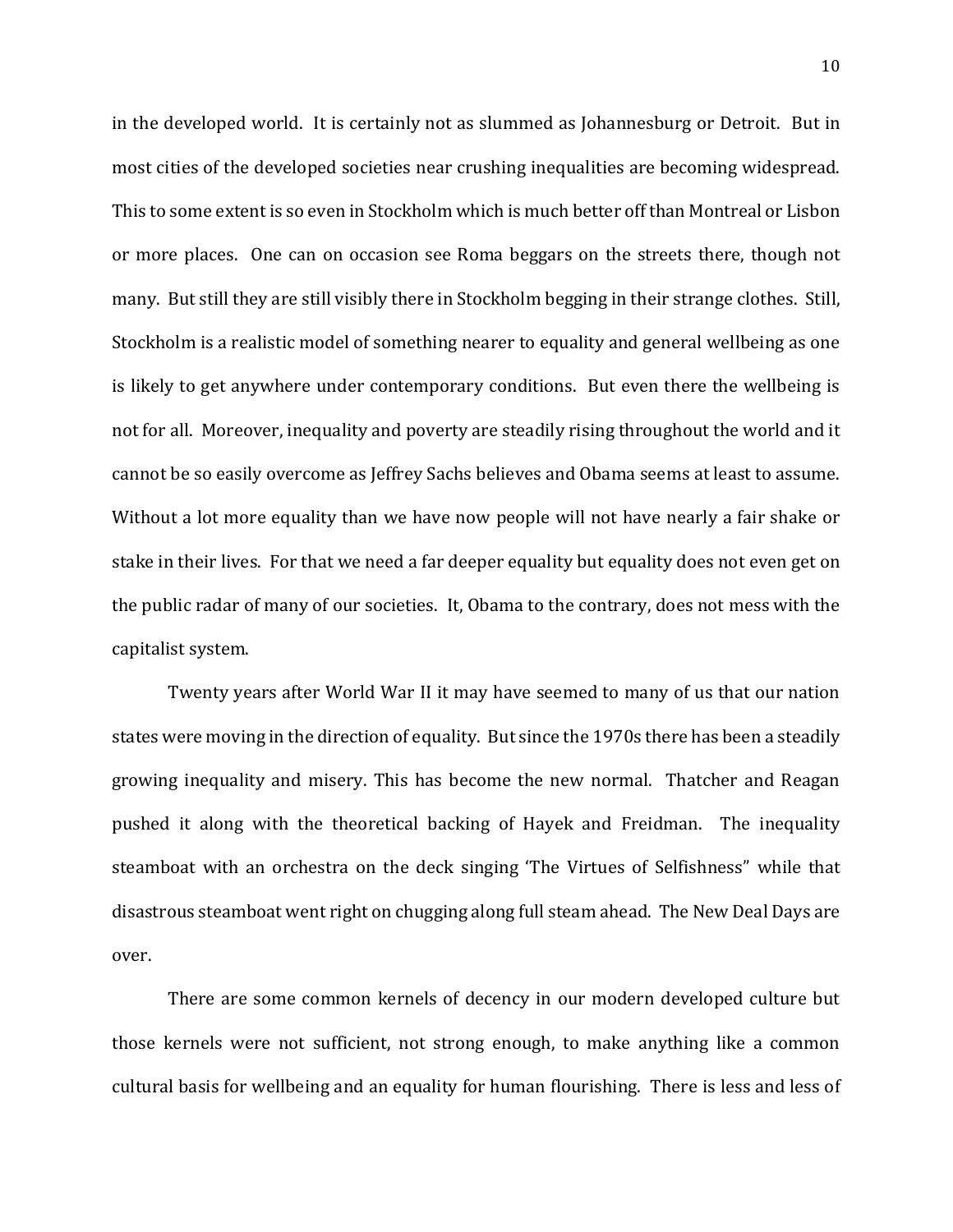a welfare state to help along. Led now by the United States, de-welfarism has become the name of the game. Social welfare gradually developed, however, it has not become sufficient in the United States, Canada, Australia, the United Kingdom, France, Spain or Italy for decency to obtain. Not, that is, even sufficient enough to make life generally decent in these and other countries. Still, there are degrees of indecency. Haiti and Ethiopia are one thing; Iceland and the Netherlands are another. Indecency isn't shared out equally. Still, in all societies, even worse there are some common threads of decency but they are not enough to constitute a universally accepted or acceptable conception of a decent world.

The very conception of a decent way to live and of good life may well be a will-o'-thewisp, especially when we try to translate it into the concrete. To try, that is, to make the welfarist conceptualization into something more than just platitudes or banalities with different concreteness. None of these platitudes or banalities are of sufficient substance to give weight to what would be a decent way of life, to say nothing of a good way of life that will make for human flourishing. I am not saying that there are no decent people or that there are only a few. They are many. I see it in the concrete in their actions. I see it in their treatment of me, a rather decrepit old man now. People without my asking go out of their way to help me. Yesterday, for example, as I was returning home from a walk and was trying to get my walker up my front steps when the recycling truck came along. I heard the crush of the materials being dumped from the bins into the truck behind me and then suddenly the driver of the recycling truck was behind me and offering to take my walker up the stairs for me. He must have been stressed as he rushed to finish his route, but he made the time and took the effort to help me. Things like that happen to me repeatedly. The so-called 'selfish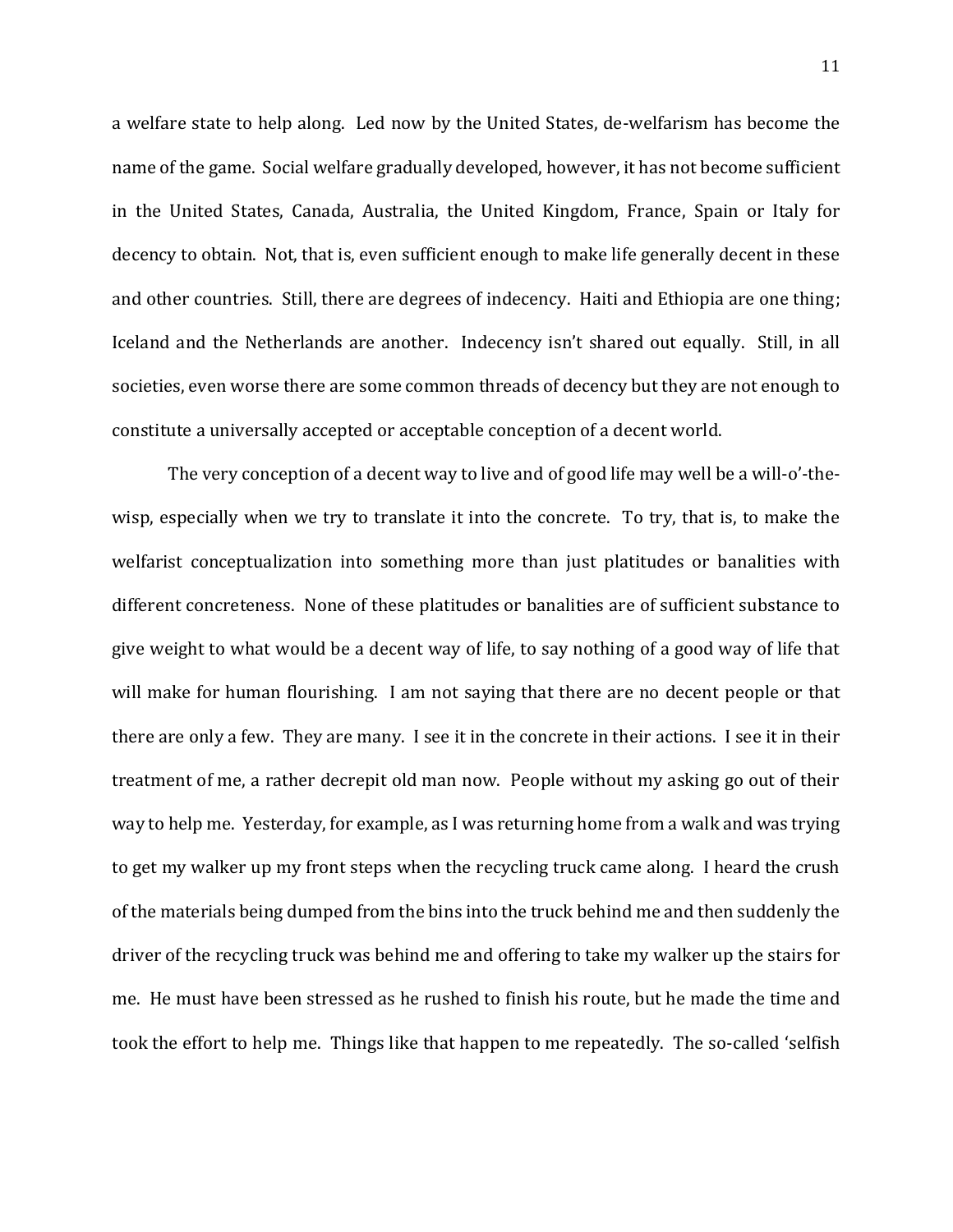gene' must frequently malfunction. People are not saints, but they are not beast or normally uncaring either.

Perhaps we should be more cautious than I am being here about claiming all philosophical question, or at least all metaphysical or epistemological questions, are pseudo problems or at least 'unanswerable problems or questions'. Something we shouldn't bother our heads about. But at least since Socrates, Plato and Aristotle we have had the problem or the question of truth. That certainly does not *seem* to be a pseudo problem or otherwise a problem to be set aside. It also does not seem like something, if we are even somewhat enlightened, to be set aside with a skeptical and rather indifferent shrug. To ask what is truth is not like 'asking' whether there is an external world or whether there are chimps in Montana or bluebirds in the Northwest Territories or whether there are physicists or philosophers who are natives of equatorial countries. Yet the question 'What is truth?' is not a straightforward empirical question as the above questions are. It is also not just a linguistic question either. 'Truth' is an English word just as 'God is an English word. And this is a linguistic matter. As there may be no God so 'truth' is an English word and truth may be an illusion, though not so obviously as God is or as Santa Claus is. Once we needed philosophical argumentations to give us good reasons to believe there is no God or to be skeptical about it or, like Aquinas, to be a skilled believer. Now it is less seemingly evident that God exists. Skepticism has been around and alive at least since the Ancient Greeks, though there and then it was thought there were gods, not God.

II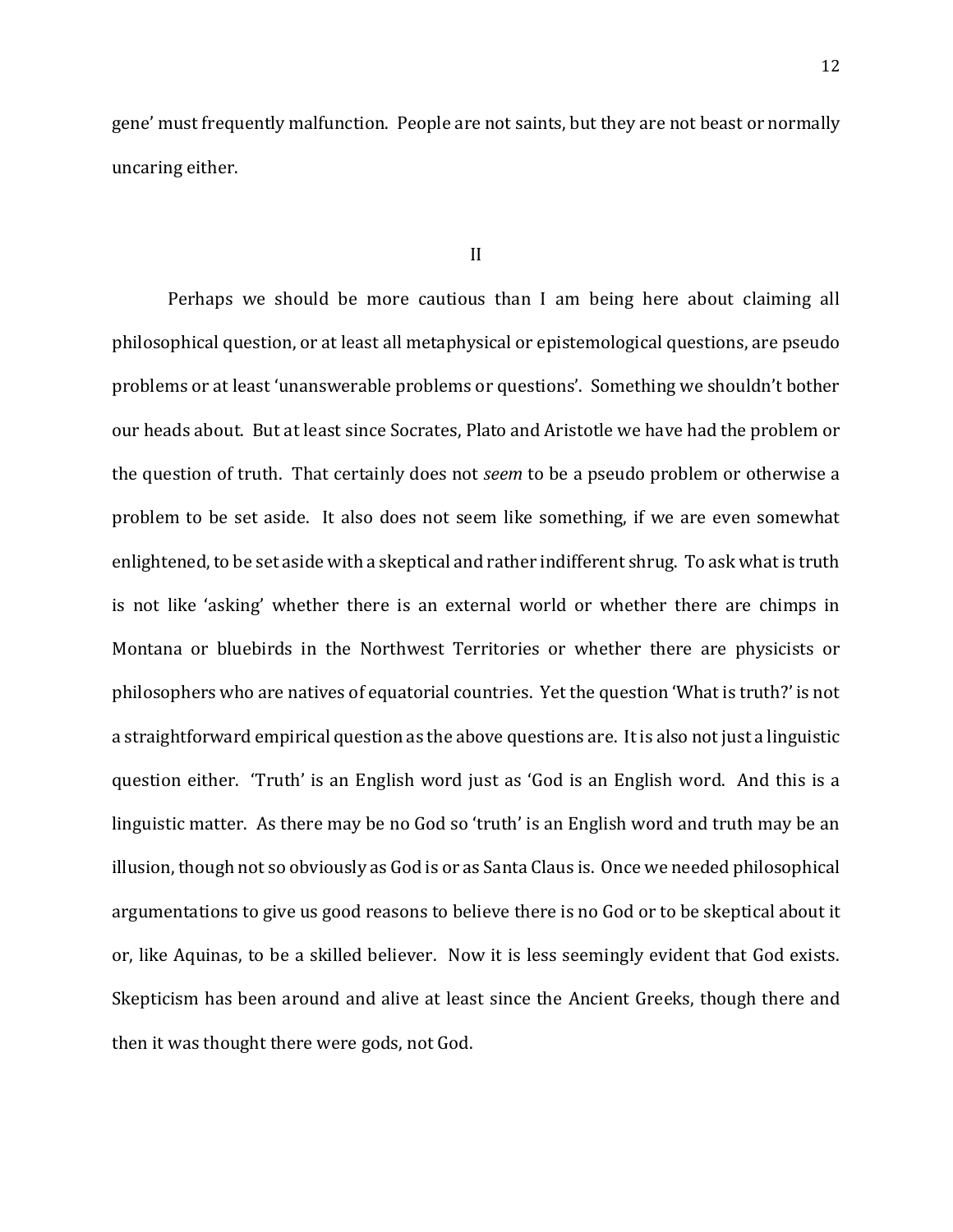God or the gods or neither in what used to be called primitive tribes, that is, nonliterate tribes, there were always some people who would not sit around the tribal campfire or only did so out of fear of how they might be treated if they did not or did out of indifference because of fear of having a somewhat different mindset than was the thing done in their tribe. They didn't go with the flow there or perhaps anywhere. This makes the question of truth a real question not just or only because it is a philosophical puzzle like whether time is real. It is often as evident as to what is true or false, as that it is often plainly the case that a person is dead or that a person is an infant or that it has snowed or that there is a river there or what a person believes. The water is muddy. There is evidence for these matters that is often perfectly decisive. But there are no philosophical issues here.

But it is more problematic if we ask more generally and consider universally 'What is truth?', or at least seemingly so. It has been said that truth is what is so, what answers to reality, what corresponds to reality, what answers to our interests, what is universally believed, what is not intelligibly deniable, what is warrantedly assertible. But these responses themselves are as contestable as what truth is. Consider a pragmatic favorite warranted assertability. Perhaps we can only justifiably believe that something is true when something is warrantedly assertable. But something that is not warrantedly assertable may still be true and something that is warrantedly assertable may be something that is false, though we could not be justified in believing that it was false. And what is it to believe that something is so, that something corresponds to reality or answers to what is still may be false. Aren't these matters as contestable and often rather arbitrarily over many things that have the same problems that truth has? Do we have a universal sense, a universal consensus, concerning what is so or what is the case? Though *if* something is so or is the case it is true.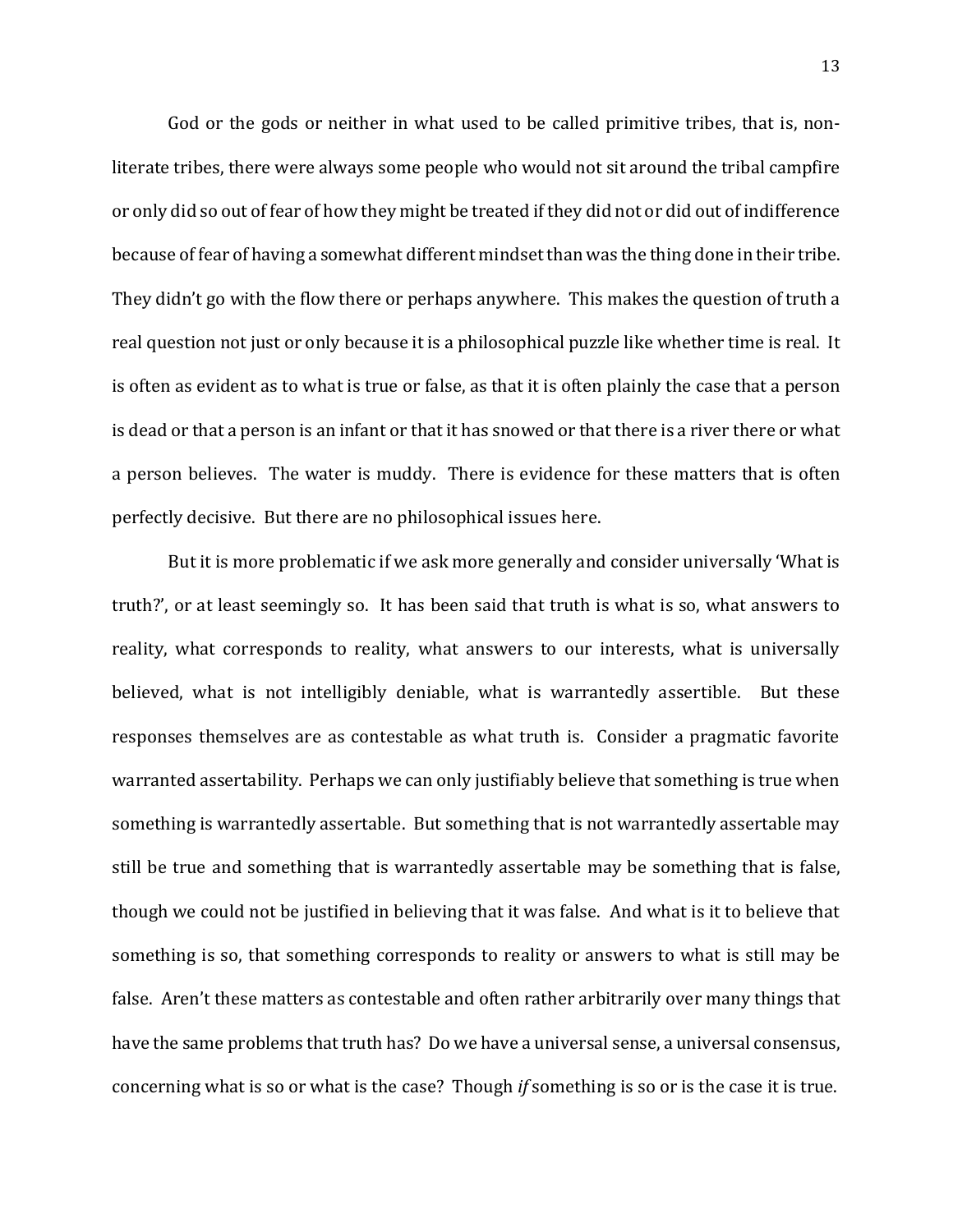There seem, however, to be issues here that are *not* hothouse or contrived and without contrived answers or are non-artificial. Is not philosophy here alive and well and not a candidate for being pseudo-philosophical, a candidate for nonsense? Yet 'What is truth?' answers are indeterminate or empty such as saying truth is what corresponds to reality. Where we get more determinate we are without universal or even near universal non-vacuous consent. Moreover, our putative 'universal consent' is banal and even so without universal consent. We are as much puzzled about 'What corresponds to reality?' as we are puzzled about 'truth'. We are there going round and round in a circle of emptiness and banality. To say what is true is to say what is so and again this leaves us with emptiness. To say what is so is of no help if we are puzzled about truth. Either way, we are perplexed. How, if at all, have we made an advance? We are left wondering how we determine what is so. What is going on here is indeterminate and opaque. Without gaining in universal consensus from those who are not content with platitudes it does not help nor does it help to say that truisms can be true. *Such* consensus, if it obtains, is of no use. What are we to say here? Is such a question of true also an artificial problem that it is well to set aside?

Is it evident that human beings should set these problems aside or should proclaim them as pseudo problems? For a world of kindliness, justice and mutual respect and equality to obtain and be sustained, we do not need philosophy. Philosophy has rather come not infrequently to get in the way. Cool commonsense informed critical reflection will do the job. What Peirce called critical commonsensism. We should as clearly as we can come to understand what a decent world would look like and we must as well have some understanding of and ability to articulate how such a world could be brought about and sustained, realizing full well that it is something that is scant on the ground now and we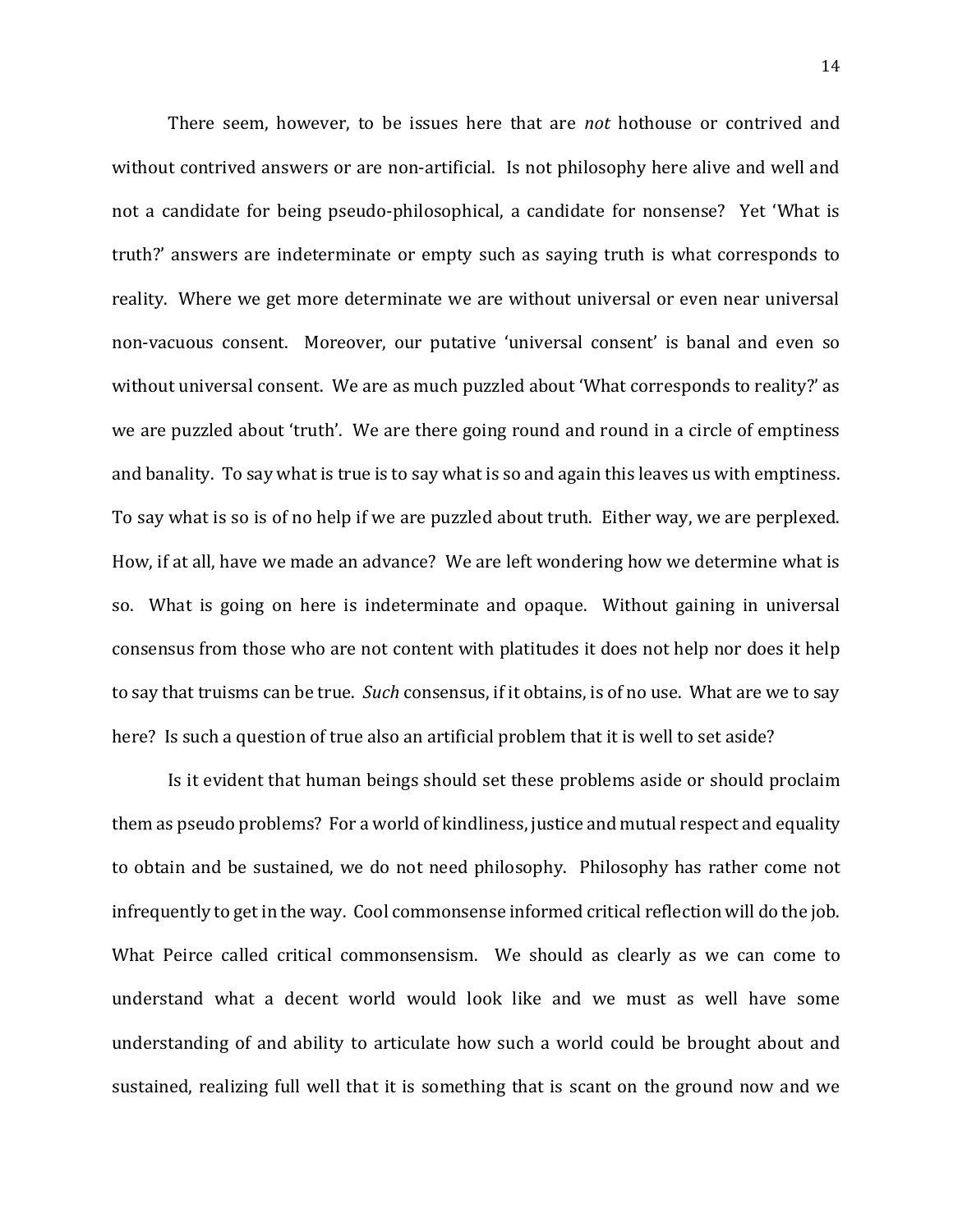never have had and very likely never will. But that does not mean that we should not struggle to attain it or to at least get some distance from the hell we have now.

We must at least understand what such a decent world would look like and we need as well to have some understanding of and ability to articulate how such a world could be brought about. Not just as a dream of such a world or a cooked up utopia, but how it could be brought about. Clear coherent description is not enough. We need as well to understand how a causal account of such a world could be obtained. To have that ability and to plausibly articulate such a world, including an articulation of how to sustain it. We need not just a clear description but a sound causal explanation. This gives us the means to a world that at least has some family resemblance to decency. With that we should struggle not only for that but for a good truly human world.

We need, indeed, to realize full well that it is something we do not have now and may never have. But that there could be one is a coherent task and not a dream of a spirit sayer. We must, that is, come to have some sense of how our societies, or at least some of them, could come to be changed from the hell we have now and have had for a long time and how to change at least some of them and hopefully all of them to something that is at least decent. More than that, hopefully, but at least that.

It is too quietist to just say we can show that metaphysical responses are nonsensical and remain content with some clearing of the decks. Still, much quite legitimate inquiry should bypass trying to give a precise account of truth and not to ignore people (including philosophers) who are concerned with the human condition and with whether a better world is possible and to escape from ideology without providing a philosophical account of truth which itself was non-ideological. While analytical accounts of truth from Tarski on are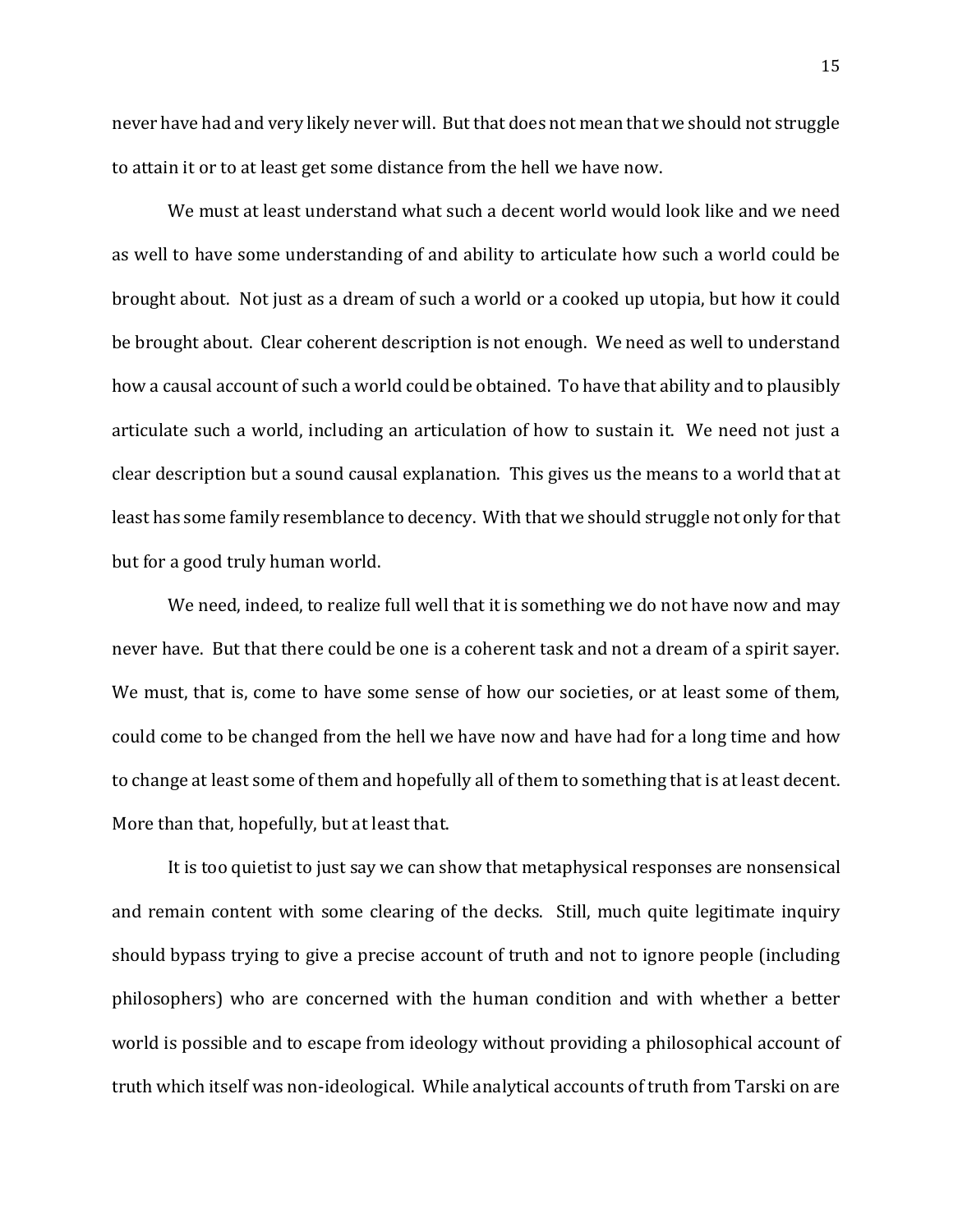non-ideological, such analytical accounts have not been caught up with pseudo problems and they have been somewhat useful as well. Still, it is clear that problems about the human condition, about human life, are more important than engaging in an analysis of truth. We can without getting into philosophy stick with banality—with truisms that are true—by saying what is true is what is the case. A nice banality that does no harm. Or we can as well get along with another truism that is also true, namely to say that what is true is what is so. Why do we need more in trying to get an understanding of what is a good life, a good human life, and what a good human condition would be and how to obtain it?

#### III

To return to our considerations concerning the prerequisites for a decent society. We should come to understand and be able to articulate what is the case and sometimes has to be the case, to what it is that is achievable, and what has to be achieved for there to be a decent world or even at least as a minimal achievement for there to be an ending of the hell that is there for so much of our world and for so many people. We should struggle to end that hell and all hells (there are indeed many). Our actual world is plainly hellish, Obama optimism notwithstanding. We should recognize, however, that it is more of a hell in some parts of the world than in others. It is, for example, more of a hell in Damascus or Cairo than in Stockholm or Amsterdam. However, it is not enough merely to have an idea here, even a clear and forceful idea, of how things would have to be for here to be a decent world. We need also to have an understanding of what would make for a more decent existence and how it could be achieved. Looking out of the window of the café I am working in I can see a beggar on the other wise of the street. It reminds me of the inhumanity of this wonderful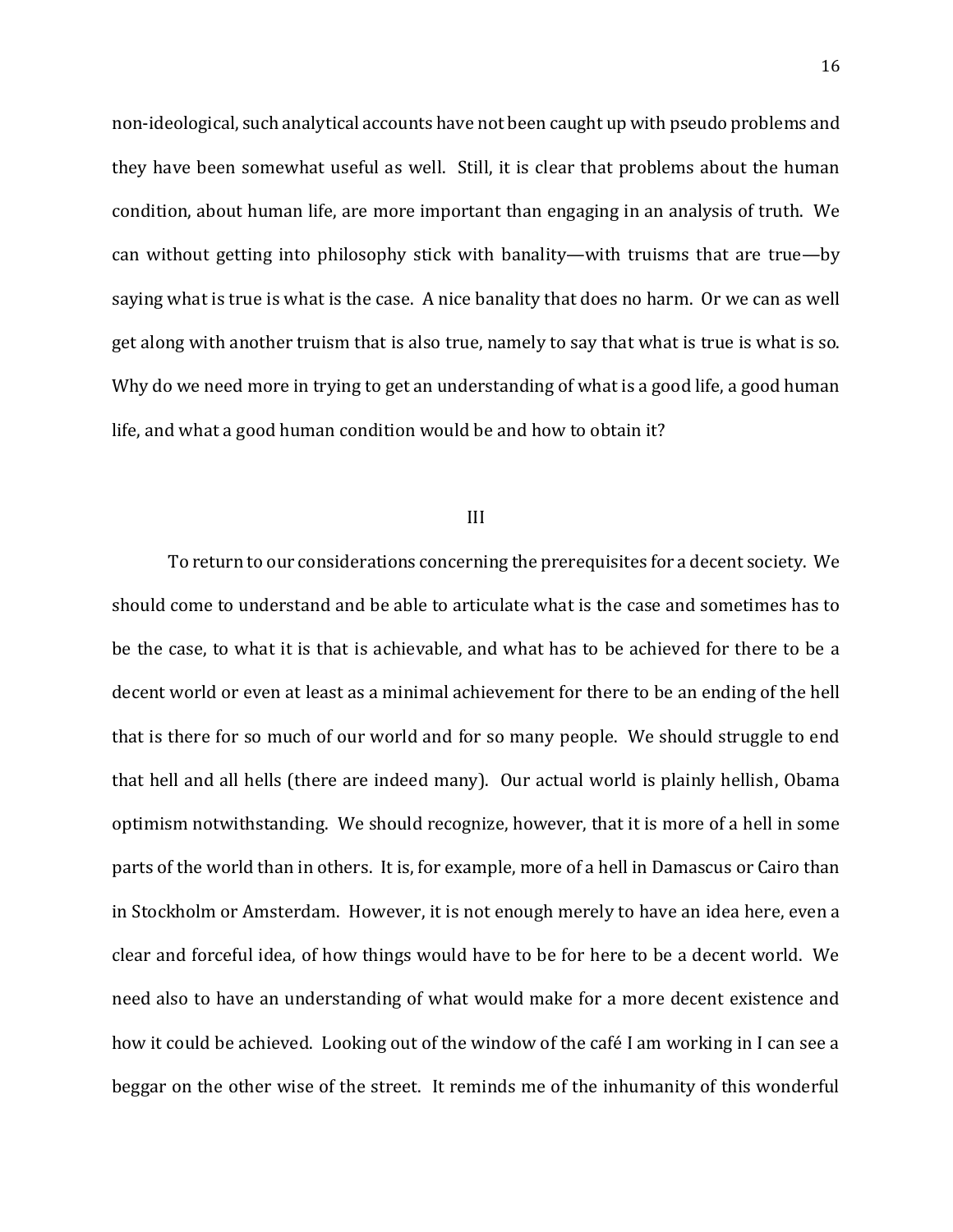world we are living in, even in Canada, the country that our former Prime Minister, Stephen Harper, foolishly claimed as the best place in the world to be. Reflective Canadians can only be embarrassed by this bit of absurd propaganda. It matches the Prime Minister of Israel (2015).

We, of course, have some notion if what it would be like for our society to be decent. We have somewhat of a good sense of what would count toward making our societies decent worldwide. We also have a good sense of the atrocities going on around us which makes for widespread indecency. We see the atrocities on the internet and television almost every day, even when it is not part of our own lives. We may be lucky enough to live reasonably. But not most of our fellow beings and probably not anyone twenty years down the road with climate change. I look at little children with dread for them. I said once to my next door neighbor as we were chatting on our front steps as some children happily passed by us on the sidewalk, 'I wonder whether they will live as long as I have and what it will be like for them?' She replied bitterly, 'They won't live that long!' As I asked that question, that really was bitterly was on my mind, along with the also bitter and angry thought that this could have unnecessary.

It is all too often just ignored or accepted passively as being just the ways things must be. The world is not replete with rose gardens. We must take this to heart and to head. We can cry out repeatedly that Black lives matter but still the bad treatment of Blacks goes on with killings and deprivations and lack of respect and concern with the police acting as brutes. Bad treatment rules the day. This stupid and evil treatment of Blacks has gone on in the United States for a long time. Brutalities occur almost daily including murders and brutalization by police officers. We must fight to end this and to not, as we so often do, let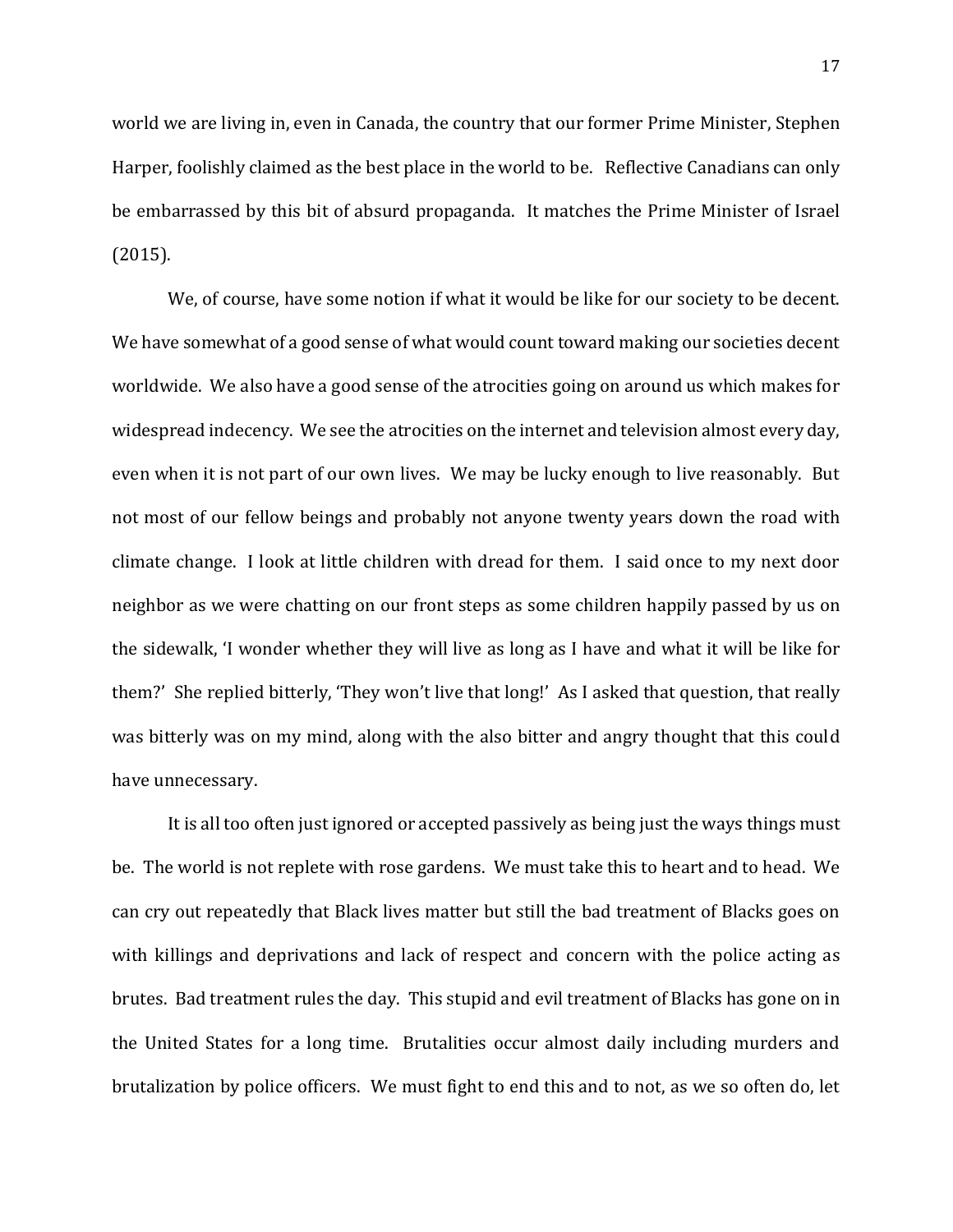police officers who carry out such abuses off the hook. This is not a society that respects the rule of law. We must bring racist America to an end. We must have a society where Black lives really do matter and not just as a bit of pious rhetoric. We must not pussy-foot around this rather than taking the matter in hand to protect Black lives and to achieve a situation where this just goes as a matter of course. There must be a fundamental change of society away from its racist ways. I remember from my youth where the racist signs were more overt than they are now, not only in South Africa but in the United States. Though that is gone now, racism remains alive and well but takes more devious forms. It gets thinly disguised. But the police are still hard at work.

However, we do not have a clear idea of how to end racism and to make our society and indeed the world really thoroughly non-racist. We must not become quietists resigning ourselves to the belief that it is inevitable and resignedly accepting the status quo. To do so in effect is to irrationally and evasively kid ourselves into believing things are getting better. We must fight this relentlessly. If saying this be moralism, so be it.

As even as this is it is overshadowed (to put it mildly) by what is going on with ISIS's incredibly savage and brutal behavior with Saudi Arabia (America's ally) minor league copycattings. ISIS's brutal and murderous attacks in one place or another are becoming almost a daily occurrence. Sometimes on the same day. Some days it is a dual or even a triple event. It is widely and obviously rightly deplored. But no one seems to know how to end it.

Even where we have decency, as some of us do, it is only for the few and we certainly do not have a decent social order. Particularly a world order. We have never had that for all in any society. Some communists dreamed of it and some of us, communist or not, thought we had the key to the change. Some thought, for example, in the early years of the Soviet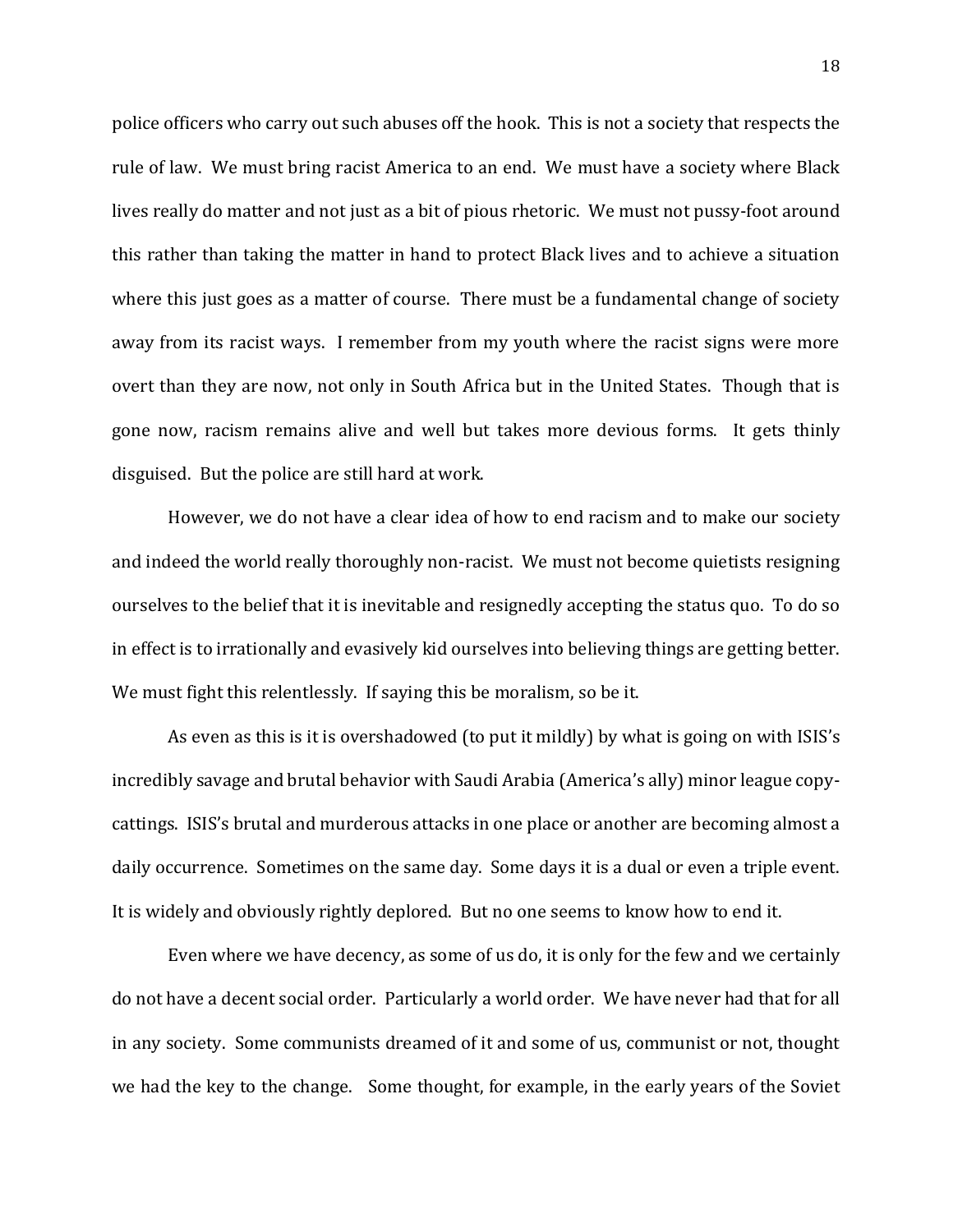Union that they had found the key by which a decent society and indeed a world for all could eventually be achieved. That obviously did not succeed even anywhere then but that is not to say it could not succeed. The time and social conditions were not right as Rosa Luxembourg saw. Perhaps if things had been managed differently in the Soviet Union it might have succeeded; it was not necessarily unachievable. But that is very questionable. But it might have been approximate-able. But we should point out that we have never had it for any society, let alone for the world. *Perhaps* we came the closest to it in hunting and gathering societies or at least some of them. But I believe that is a romantic conception that will not withstand scrutiny. Are we in effect hunting for a Shangri-La?

There is no place in the world where each is to count for one and none to count for more than one. For this to obtain sounds like and very probably is a dream world. We have never had such a society or anything that approximated it. But there has been a lot of rhetoric. Has there even been much of an approximation? Stockholm comes a little closer to it than Cairo. But without denying this, reflect on who cleans the welfare state in Stockholm or any place else in Sweden (Cavanas 2010). Equality is a distant, perhaps an impossible, ideal.

There is no reign or even near reign of equality. That would make Nietzsche joyous for equality is something he detested. But without some measure of equality decency is drastically incomplete. Fairness requires it as John Rawls recognized, but we have not much of it. In most places decency is in short supply. We cannot have, Nietzsche to the contrary notwithstanding, decency, not to speak of fairness and justice, with masters and slaves, nobles and commoners, working class people and underclass people, middleclass people and lower class working people, the *übermenschen* and the rest.. Where there are such divisions,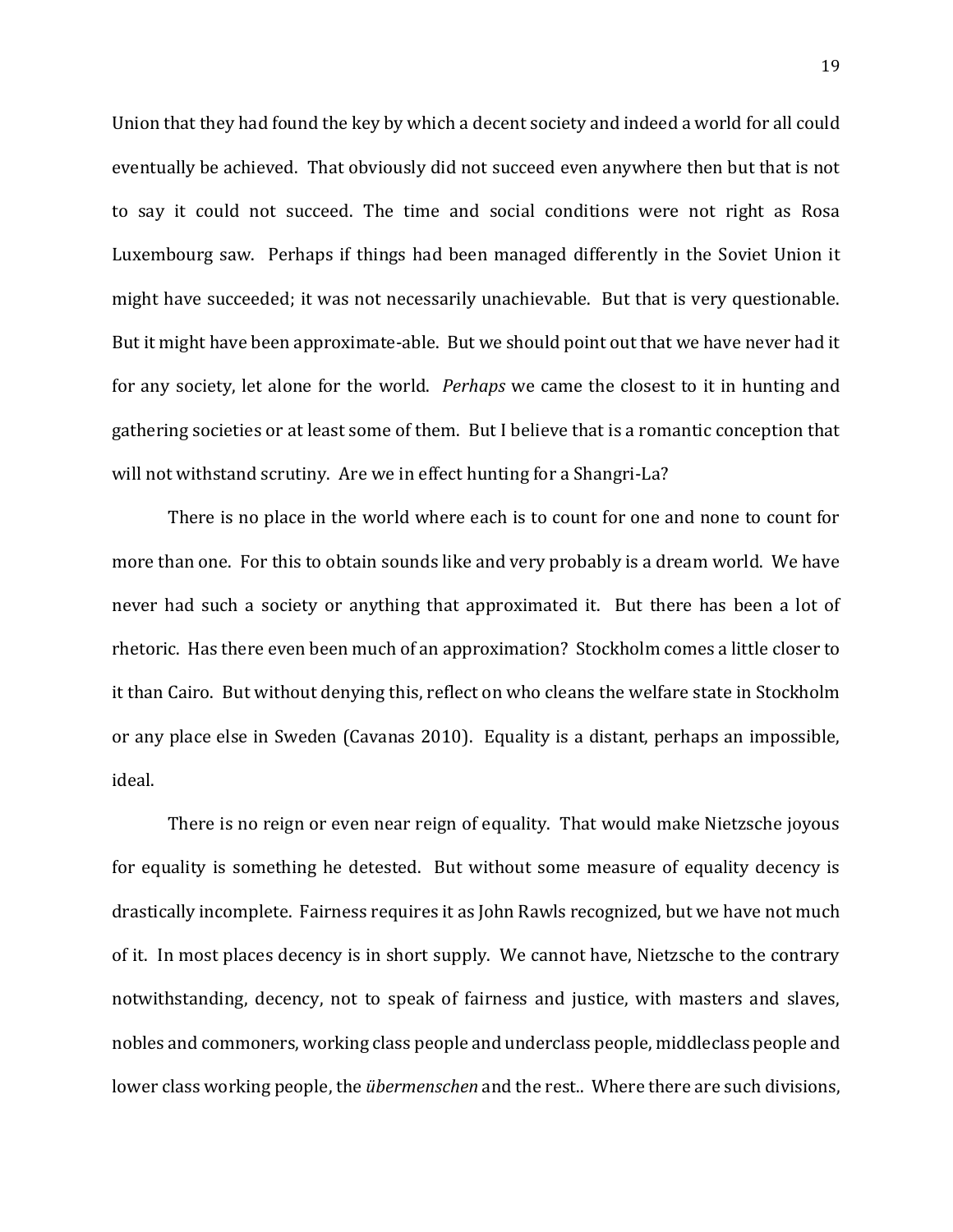depending on the degree yielding, either no decent society or a society with a deficiency in decency, there is a society where at best fairness is undermined. However it is characterized, we have a bad place. All our societies in some degree and in some way are so infected. Decency does not ride high. For examples, consider India with its caste system, Indonesia burning up as a result of greed, the United States with its racism where Black lives do not matter, Britain with its class system and stupid and expense system of royalty, Nazi Germany with its hatred of Jews and its dictatorship, Israel with its hatred of Moslems, and do not forget the hatred of Sunnis in Saudi Arabia for Shiites and the hatred of Buddhists for Moslems in Myanmar. Canada is not exempt with its treatment of First Nations' people, particularly women. The world is rather scantily planted with decent societies. We hardly have any societies that can rightly be called decent, though some are worse than others. And some are close to being instantiations of decency. Sweden, for example. 'Decency' does not have zero denotation.

Moreover, inequality is more widespread than it once was. To say things are going better now (2015-16) is a stupid joke. Obama should be ashamed. The rich are becoming richer and the poor poorer. This is the reality of our world. But Obama goes on about how great the United States is and that things would go well if people would be a little more reasonable. It will take a lot more than that. It will take a deep, very deep, change not only in the United States but in the world. But is it anywhere on the agenda?

IV

Consider, to be more specific, another case where we have political and moral issues that arguably needs no philosophical articulation or foundation. *Pace* Hillary Clinton, there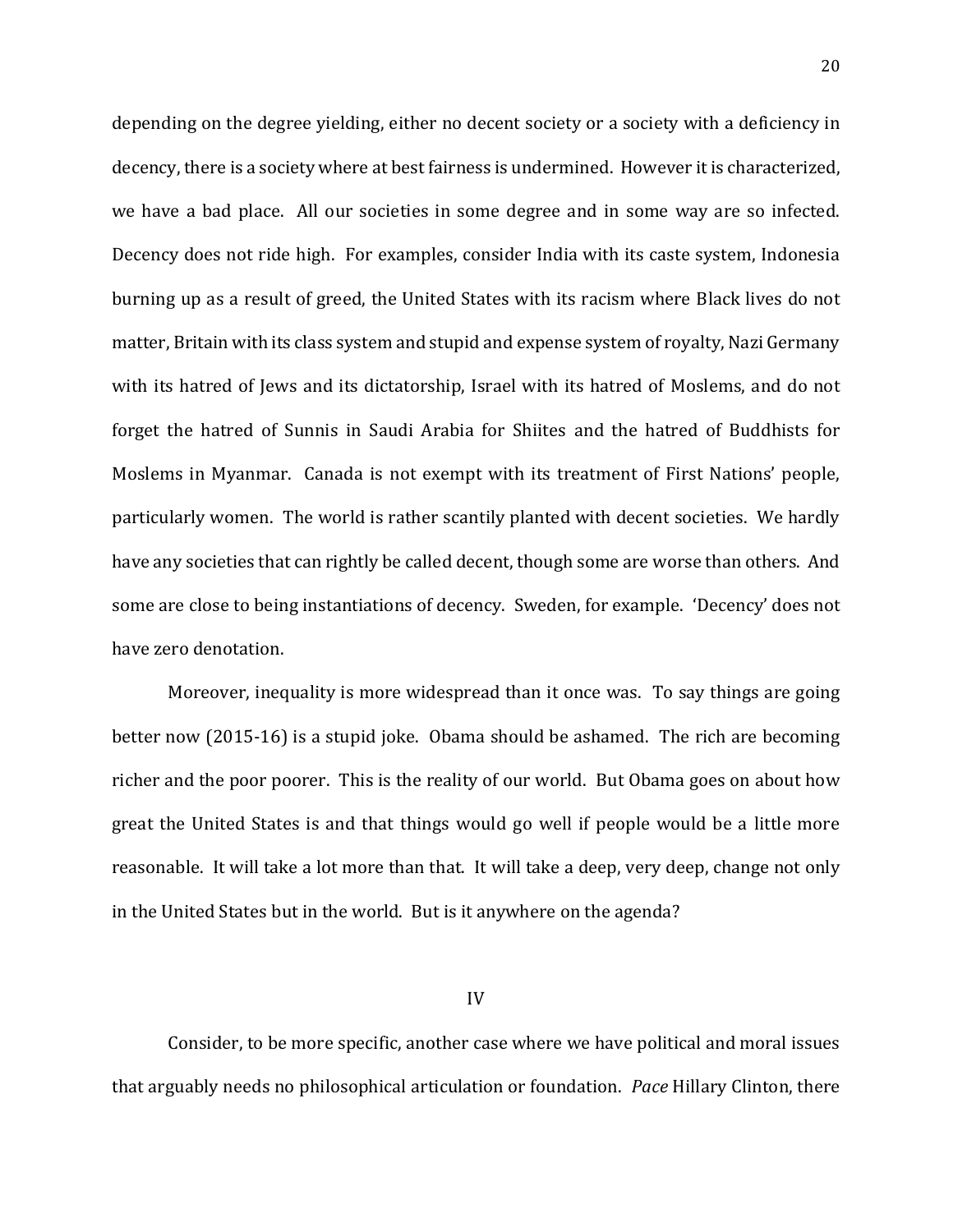is no *indispensable* nation, the way of life, the model civilization or chosen people that is the model of excellence for humankind and suited to rule the world and provide the model for all nations to follow. Many citizens of the United States, in effect following Clinton, think that their country is it. But, as Noam Chomsky well points out, that is not the way much of the rest of the world views things. Obama is ethnocentric. The United States is not the envy or even model of the world. It is only in propaganda or illusion that any country is believed to be the indispensable nation and its citizens are taken to be the chosen people. I would rather live in Sweden than in the United States or, for that matter, Canada. But I would not hold for a minute that Sweden or anywhere else is the indispensable nation or that the Swedish people or any other people were the chosen people. But where we can get a common kernel of decency or a near to common kernel we sometimes get truisms such as mutual reciprocity. But these alleged common kernels, even if they were pan-humanly adhered to kernels, are not sufficient to provide *a* way, let alone *the* way, of life for all humanity. And even their commonness is subject to various understandings. Cultural diversity runs very deep.

Moreover, there is no *the* way of life for all humanity. There are instead many ways of life. Some of the various ones are decent and some not. But even if kindliness and mutual respect were common kernels pan-humanly adhered to, they have not been sufficient to provide *the* way of life for all humanity. Common kernels are not sufficient for there being a substantive cross-cultural universal morality or for establishing that there is a *the* way of life politically and morally. There are, rather, many ways of life whose shared kernels do not constitute or signify a universal substantive moral and political account of how the world is to be ordered. There is no consensus about that. In fact, it is unfortunately compatible with brutal disputes and conflicts. 'A brutal way of life' is not a contradiction but it is a horror.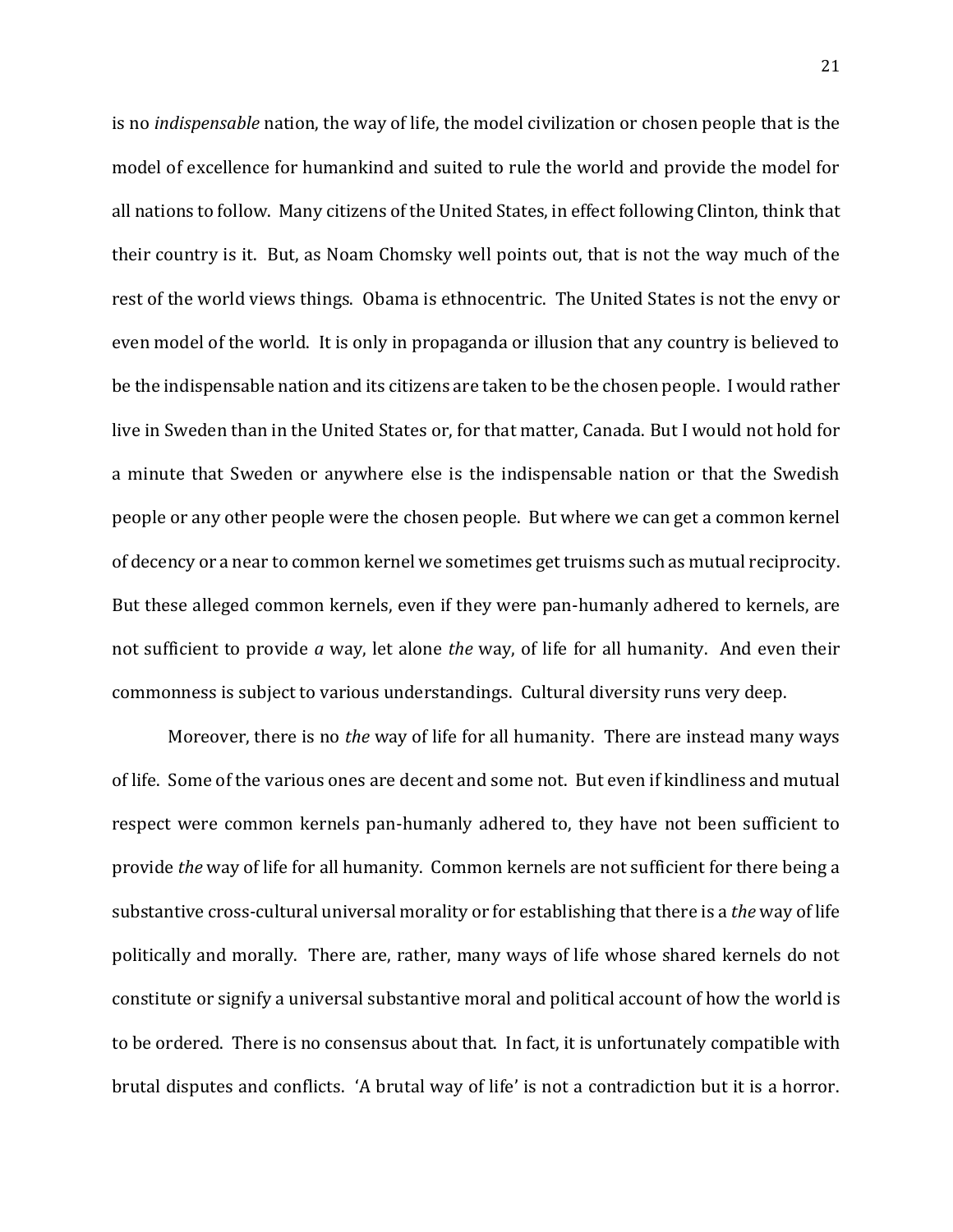And there have been plenty of horrors and still are. We remain without consensus, even arguable a rational consensus, on what would constitute a decent way of living. To say nothing of *the* way of living. This, of course, does not make me jump with joy but unfortunately it is so.

We have some moral truisms and moral banalities. Still, that does not justify setting them aside for truisms or banalities can be true for all of that. They as well as claimed natural laws or natural rights or natural law theories or natural rights theories and their articulations or matters close to that can be acceptable. These can be held without recourse. They are grounded in truisms or banalities. They do not require philosophy or theology or anything like that.

I believe that the above notwithstanding it is important that there are some noninsignificant common kernels, though they will go with considerable differences in conception about how life should be lived. There are significant differences concerning what would be an optimal way of living, let alone *the* way of living, if there is such a thing. Where we are concerned with human flourishing, not just looked at individually or for particular people, but for collective flourishing for all people, including people with whom we, as individuals or members of a specific culture, have only in a broad sense some relationship should be held in respect and be an object of our concern. I speak of people from afar with whom we have no direct relationship and little understanding. Indeed we should go further. This should also apply to all people where each should count for one and none count for more than one. There must, of course, be no chosen people. There should be no one who counts for more because they are a certain people who are given special privileges or powers.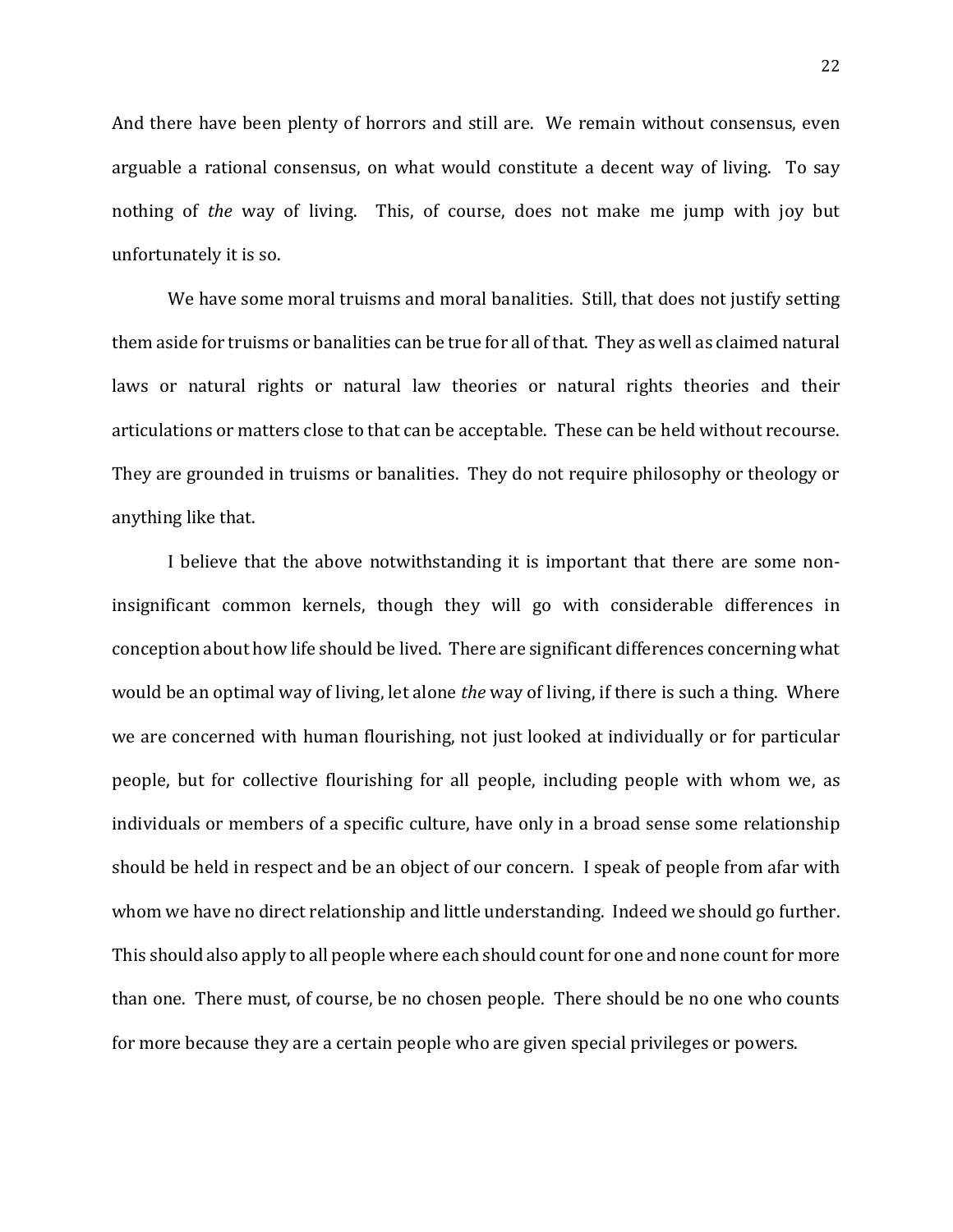However, it is unfortunately easy to be dismissive here and even cynical, perhaps bitterly so, about the matters I have just been discussing. The skepticism I am expressing here often carries with it cynicism but it does not with me, though it does carry a certain sadness. And it is not unreasonable to be pessimistic here as well. Our societies have never been places where human beings, except for a lucky few, flourish. They have never been places where each is to count as one and none is to count for more than one. Instead, we have something quite different. Instead of flourishing we have a world of not infrequent horrors. I share some of Primo Levi's sense of and feelings for this. Horrors abound, though we frequently stick our heads in the sand about this. We all too frequently live in a state of denial. But with all the horrors of war, including the flight from it, we have a world replete with brutalities and other horrors. Think also of global warming and what it threatens perhaps by now makes inevitable. Look for political horror at Syria, Iraq, Yemen, Palestine, the Central African Republic, Nigeria, South Sudan, North Sudan and the list goes on and on. All of these matters are devastatingly lethal. We are enmeshed in one way another by these evils. But most of us live in a state of denial. Only infrequently, if at all, will we look it in the face. We are not cognitive of the depth of our irrationality. It certainly seems to me to be very deep. Brutal killing widely spread seems at least to be endemic to human beings. We are too often inclined towards war. It always seemed to me that the two world wars would have taught us a lesson, but apparently it has not. Our societies are generally not conducive to wellbeing. We are good at engaging in senseless war and just as good at denial. Some societies at some times are worse than others. Most societies are not big on respect for human life and human wellbeing. Kindliness is often curtailed, though people typically have those they favor and those they do not and some they would like to stamp out or will have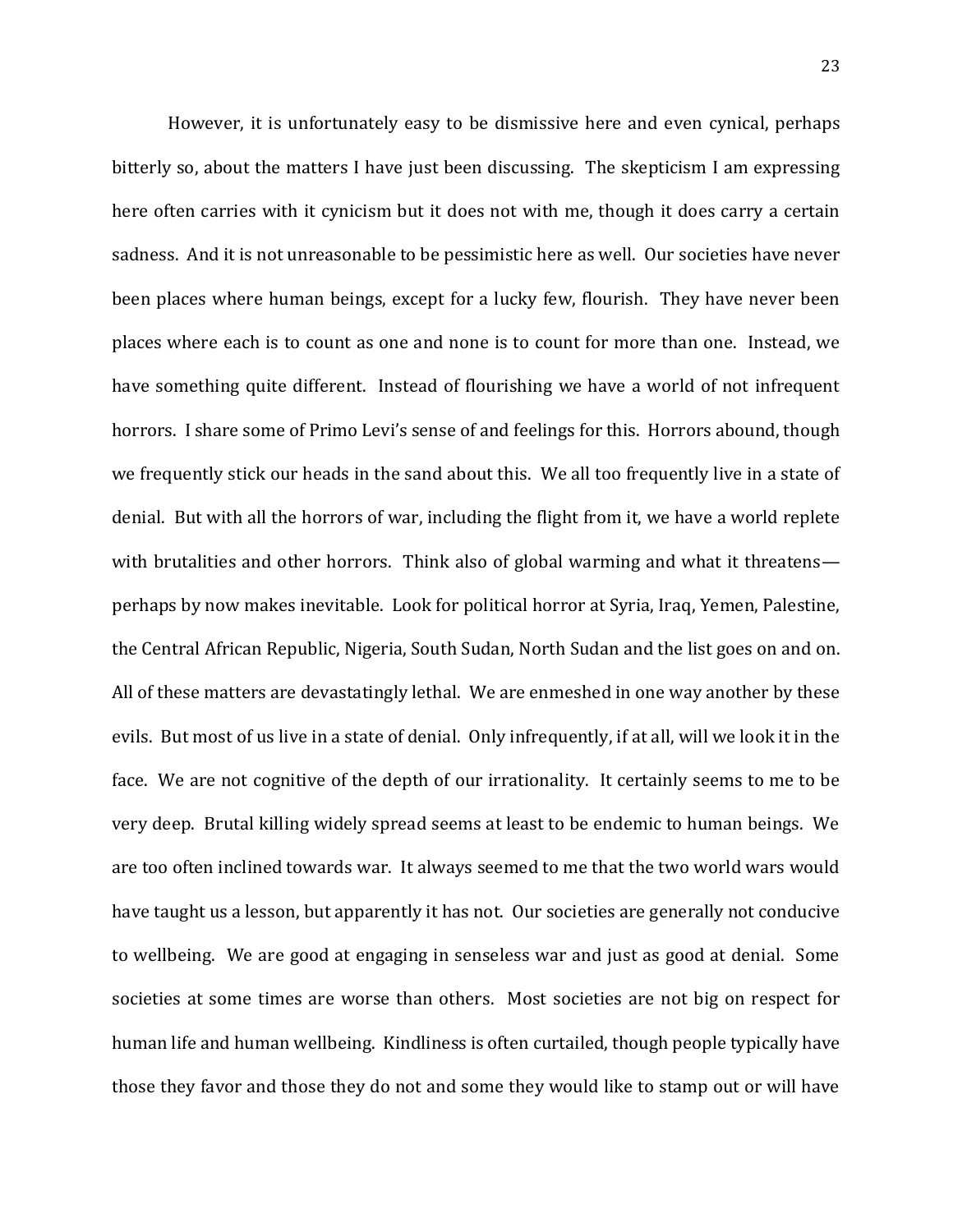no concern for except perhaps as tools of labor. This often goes with the irrational belief that those who do badly deserve their fate. Ideology, as is usually the case, rides high.

#### V

Many people have thought and are thinking about how to make our world a little better and some struggle to make it so, or at least to make it a little less horrible, but to little avail. There is nothing like a consensus about the road or roads to be taken or that can be taken. Just the opposite. This becomes abundantly obvious if we get at all cross-cultural or detailed. I do not say that there could be no sound arguments about what is to be done. But in fact there is nothing like consensus if we get a little detailed. And there is little prospect of there being a response to what is to be done that leads us in the direction of human flourishing or a world of kindliness and human concern.

There are rising inequalities both *within* societies and *between* societies. By now 1% of the world's population owns 48% of the world's wealth. *Perhaps, very perhaps,* if we *all* had some extensive wealth worldwide that would not matter so much, but as a matter of fact great swaths of our populations worldwide live miserably and another great swath fare badly with things for them getting worse. And few have much of a say about how our lives should go in spite of all our talk about democracy. It seems to me both obviously and urgently important to sort this out (as philosophers often say) and to pervasively right this if we can. Philosophy has not been a big league player here and there is little prospect that it will be. But can we, philosophers or not, get a good cognitive grip, or even any cognitive grip, on how this is to be done? Clearly it is a problem globally. But for it to be done in Europe, North America, and most of South America, not so speak of Indonesia and China, it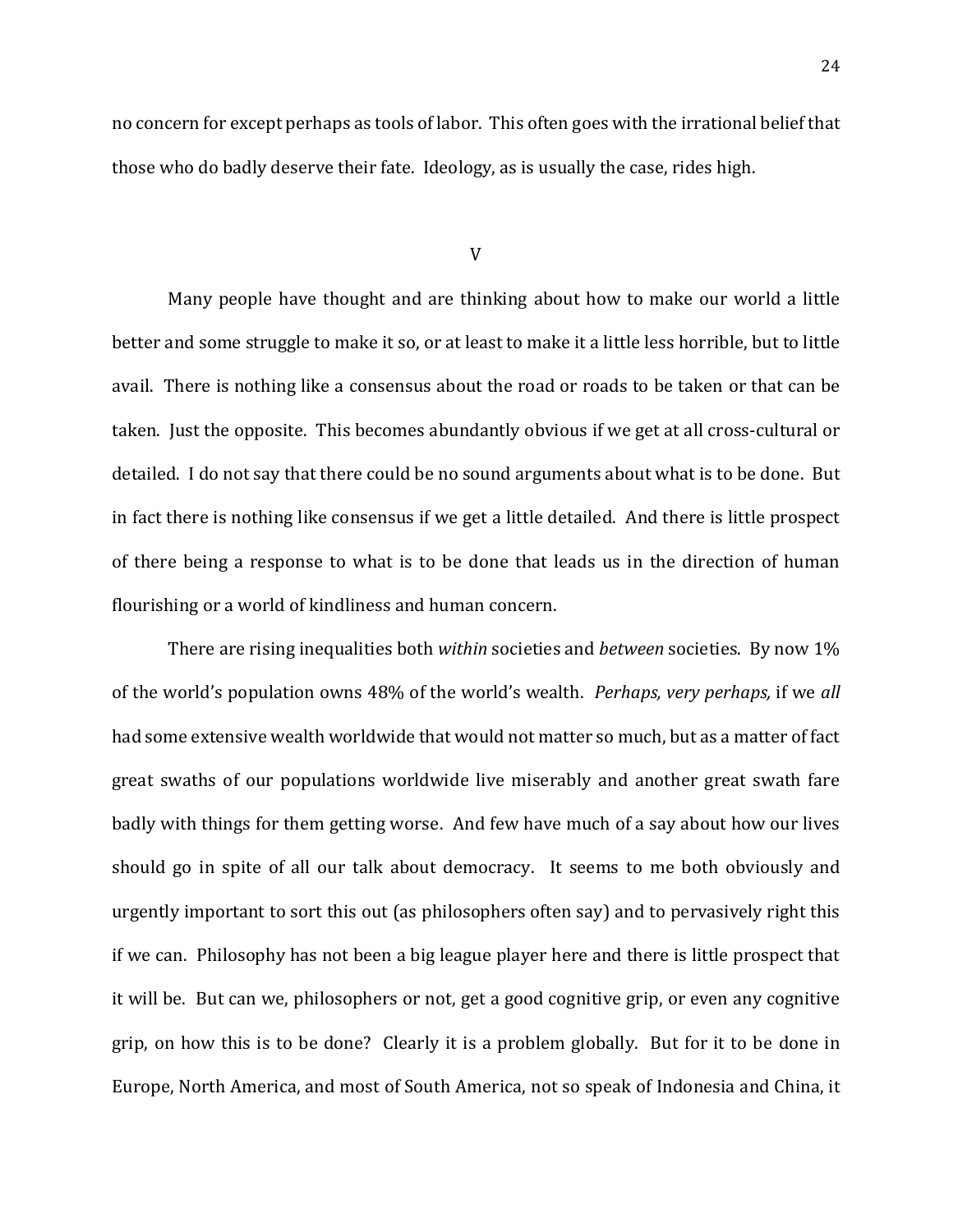is evident. Indeed, it is for much of the world. We know *something* of what needs to be done, but we have a poor understanding of how to do it. It is easy—all too easy—to despair. There is hell in one way or another almost everywhere. How do we make the Central African Republic more like Sweden or the Netherlands? And even then, if we ask who cleans the welfare state in Sweden, we will not jump with joy (Gavanas 2010).

I have in my recent writings been very critical of philosophy and of the ability of philosophers to get a critical grip on such matters. It is true that where philosophy is treated as a humanistic discipline or activity it is centrally concerned with ways of life and with how societies should be ordered and with gaining a sense of what a humanly viable world would be like. So all may not be lost. Moreover, Derek Parfit, Allen Wood, T. M. Scanlon, Onora O'Neill and Christine Korsgaard, all imminent mainstream analytic philosophers, have in various ways with considerable cogency sought to make some advance here. The results have been diverse and very problematic. Raymond Geuss, who brilliantly goes his own way, makes some more progress here. He is impressive with his deep and subtle historicism and philosophical skepticism. He adeptly avoids the roads usually taken. Pierre Hadot, a subtle and able historian of ancient Greek and Roman philosophy, tackles the kind of problems I was initially concerned with when I first came to philosophy. *Some* of the hermeneutists, such as Hans Georg Gadamer and Gianni Vattimo, do so as well though with inadequate clarity. Stuart Hampshire and Bernard Williams, with their conception of philosophy as a humanistic discipline, have some serious things to say about these matters, namely about how we both individually and collectively should live.

As I grow older and the inevitability of death comes closer I return more persistently to these matters, though with various degrees of intensity and understanding they have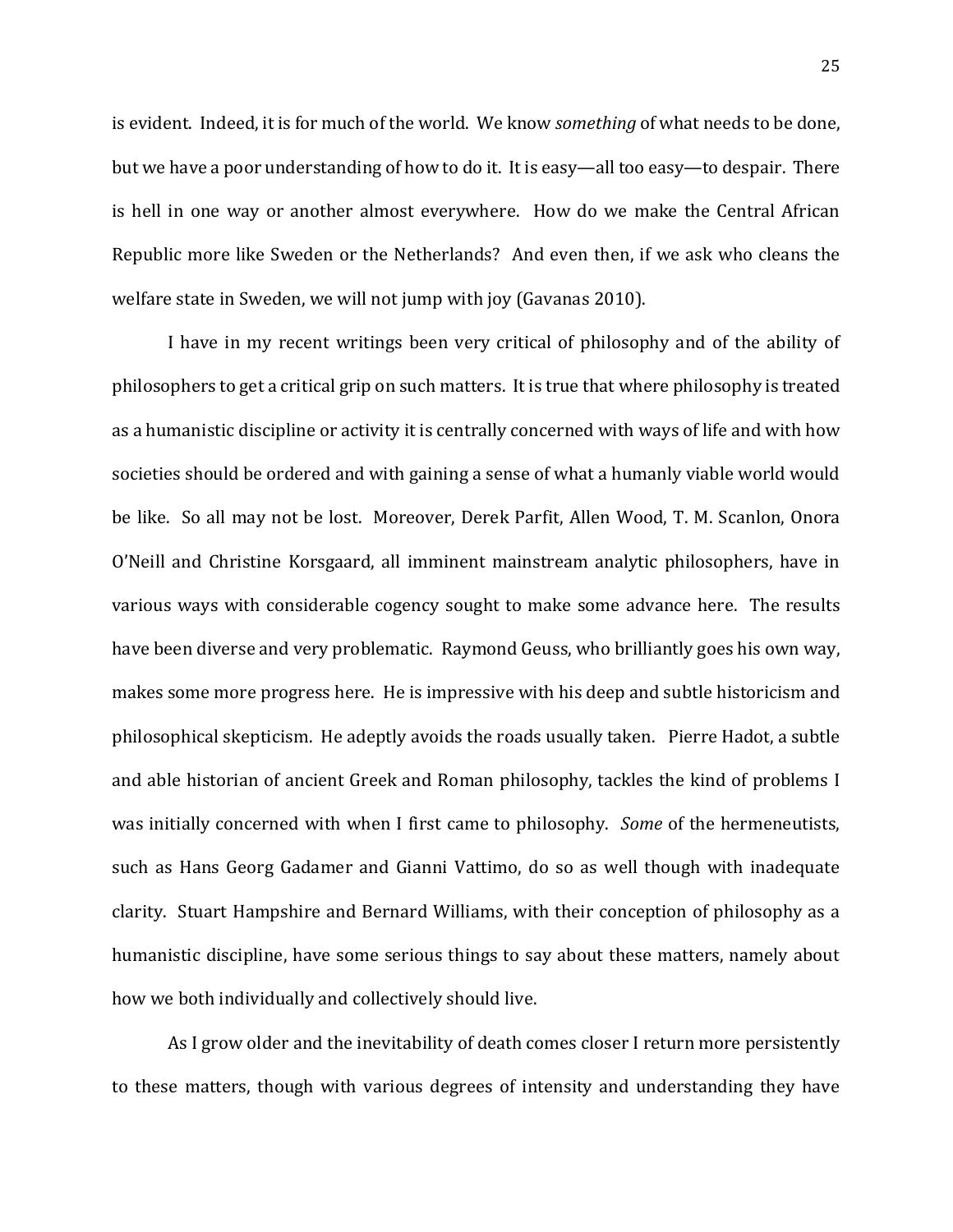always been with me since my youth. I remain skeptical here, much more so than earlier in my life, but without a whiff of either *nihilism* or *quietism*. Concerning the latter, I do not side with Wittgenstein, Rorty or Parfit. I now think that particularly in the situations which we human animals are in that there are better things to do than to philosophize, even if we do philosophy as a humanistic discipline or activity. It is particularly important for we intellectuals to take this to head and to heart and still not be just neutral observers of the actual. Wittgenstein had a sense of this when he wanted, utterly unrealistically, to go to the Soviet Union to dig, that is, to work as an ordinary laborer as he had, though more realistically, worked as a hospital orderly in London during World War II. I am not, of course, suggesting that a humanistic philosophical activity is nonsense, in error, banal or frivolous. It is none of these things. But there are far better things, far more urgently crucial things, to be done in the world we live in than doing philosophy, even in the humanistic mode as a humanistic discipline.

Even if there is something properly called philosophy as a humanistic discipline, there are things that are much more humanly demanding and more useful and indeed things that are also intellectually challenging. (I do not deny that philosophy can be intellectually challenging as well. It often is. And it is, as Hilary Putnam remarks, also hard if properly engaged in. If our situation were different, I would bury myself in it.) But as things are, there are other things that should demand our engagement instead. The activities of climate change activists are an obvious example. Being investigative journalists like George Monbiot, Glen Greenwald or Chris Hedges is another. Or what Noam Chomsky is when he is not doing linguistics is another. (I do not suggest his doing linguistics is unimportant. It certainly is important.) These are key examples of activities that are more humanly desirable and useful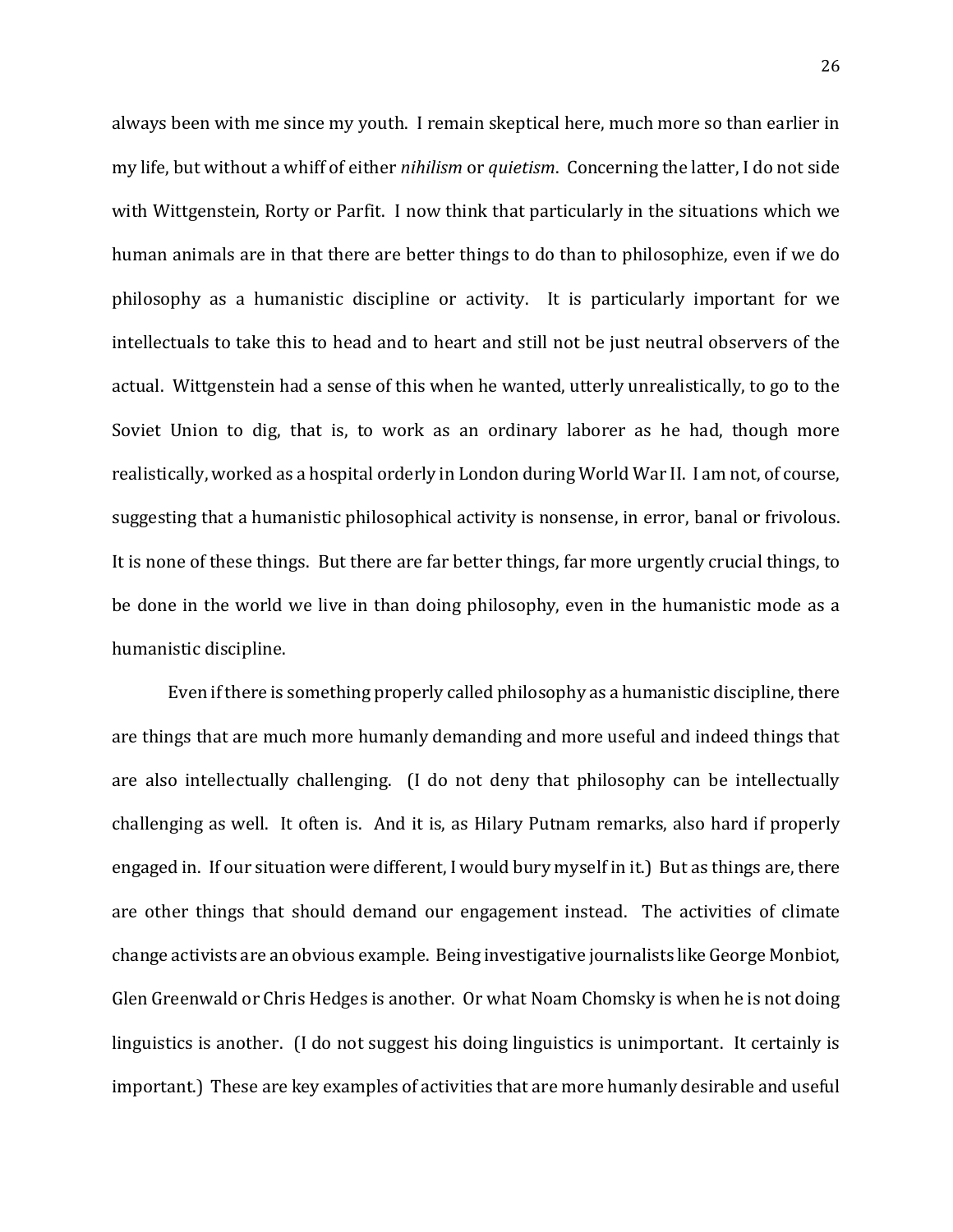than anything philosophical we can do. The same is so for much, but not all, social scientific activity.

There are many people young, middle aged and old aged, indeed even aged, on the streets trying to change our wretched world into something at least marginally better. For them, and many like them, public intellectuals such as Noam Chomsky, George Monbiot, Glen Greenwald, Chris Hedges and once Edmund Said are or were great inspirations and a help where they can get extensively noted. But there are powerful forces trying to keep this from happening. Resisting this is what such public intellectuals are doing and is crucial in a way that philosophical activity is not. Though we should remember Simone Weil, Simone de Beauvoir, Jean-Paul Sartre and Bertand Russell were useful in the same way but again not *qua* philosophers. This was strikingly evident in Russell's case.

If we look at philosophy historically, as well as just recently, and reflect on the various things that it has been and the various things that it is now (particularly now) it should become evident, *pace* Isaiah Berlin, that philosophy has no task, to say nothing of a central or crucial task or vocation; something distinctive that only philosophers can do or others can do only by doing philosophy. It is sometimes said that anyone who does carefully reflective things about life automatically becomes, by implicit and persuasive definition, a philosopher. This is not true. Not all people who are deeply reflective are philosophers or are doing philosophy, though thankfully some philosophers distinctively have made the above mentioned humanistic activities central to their intellectual lives and activities. But to engage, and indeed to engage well, in such activity need not be to philosophize.

However, I have come to see—or think I see—how little philosophy can contribute to the common good and how often philosophy actually gets in the way of contributing. Sartre

27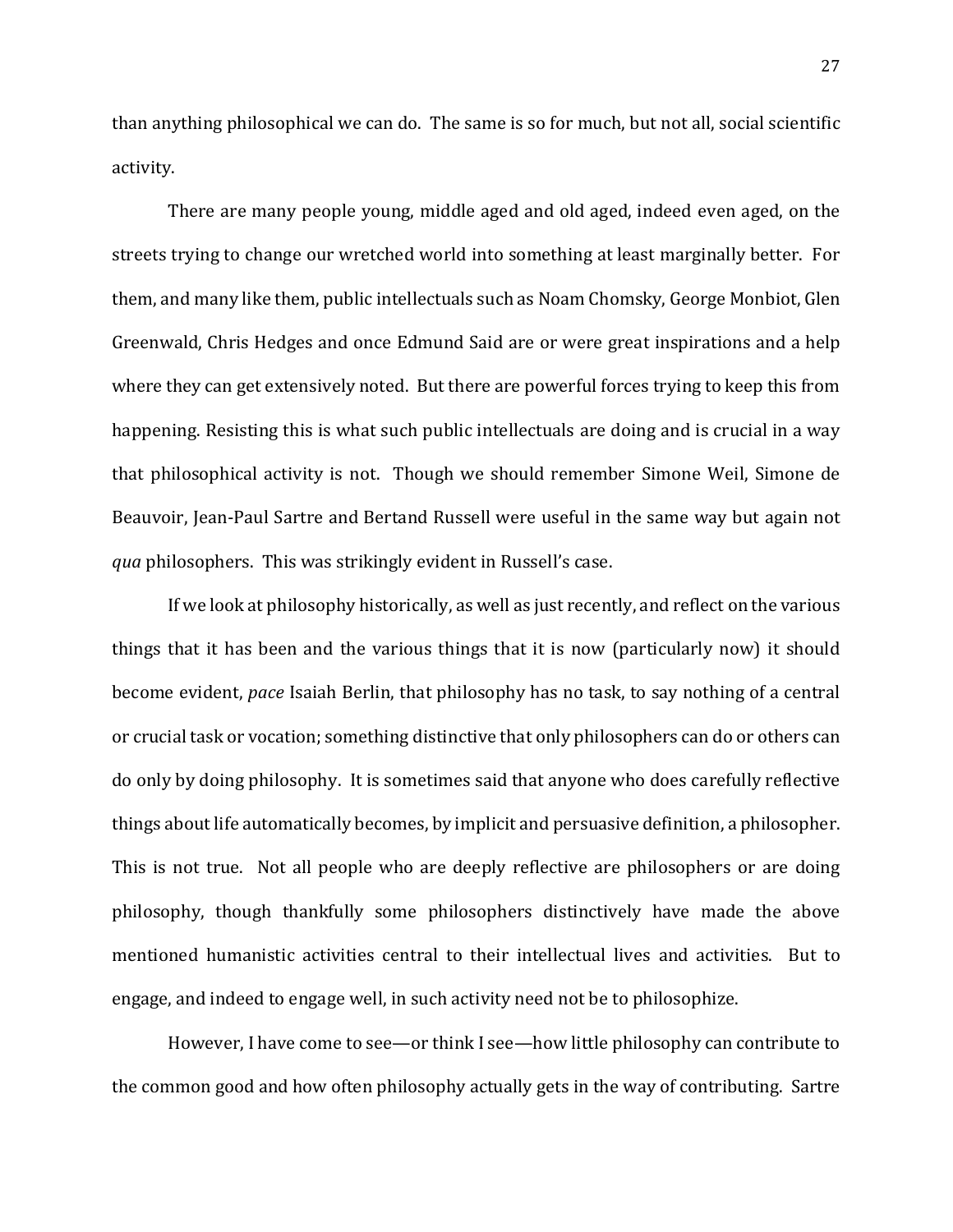and Russell were up to their necks in the political fray but what did their philosophy, different as it was between them, help them in their emancipatory political endeavors? I think little, if anything, should be the answer here. Russell was particularly clear about that. That this is so with and for philosophers, including philosophers who are political activists, is becoming increasingly evident. Their political activity, even their theoretical political activity, need not be philosophical. Even when they use philosophical terms such as entailments, speech acts or language games, though they *may* be useful conceptual notions but not necessarily indicative of a philosophical orientation. They may be only for them what they take to be a conceptual shorthand and not intended to be a part of a philosophical problem or solution.

Some will think there are the problems of nihilism and skepticism that remain distinctive philosophical problems that are politically and more broadly also socially importantly relevant. But they are also plainly up for political clarification and perhaps up for analytical philosophical cure. Well perhaps? When push comes to shove we may not be able to prove logically or otherwise purely rationally establish or otherwise philosophically establish any moral or otherwise normative judgment to be so. But in that way we cannot prove any empirical judgment or perhaps not anything substantive.

However, we should not forget Wittgenstein's claim that justification must have an end or otherwise it would not be justification. Still, a kind of minimal commonsense intervenes as it often did for Moore and Wittgenstein and, earlier, for Reid, though with Wittgenstein in a different way. We need not and should not get nihilistic or actually skeptical about whether there is grass on our front yards or whether it snowed last night when we see snow on the ground the next morning. We have no room for doubt here unless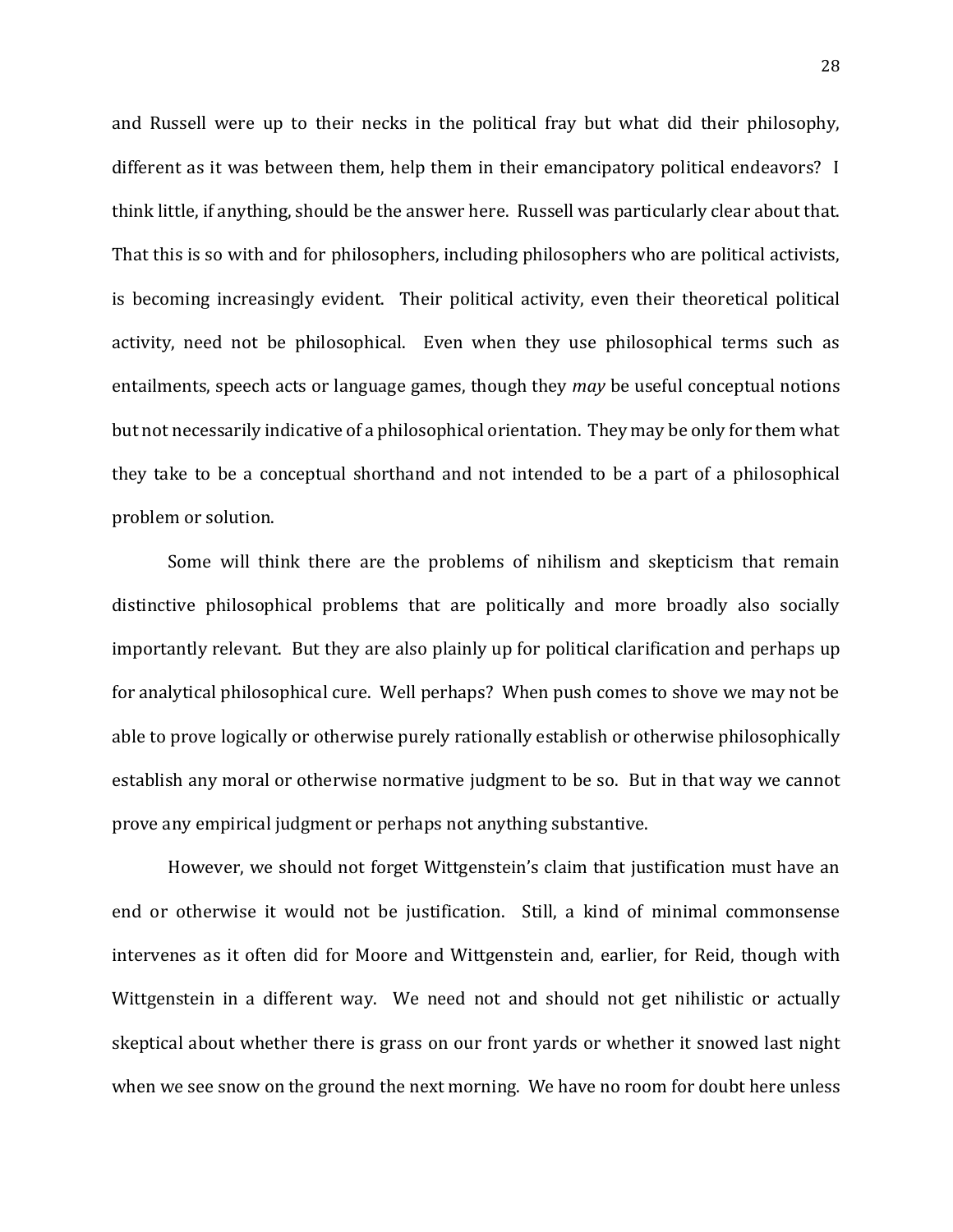perhaps we are new and rather uninformed arrivals from a very temperate climate. We certainly normally know when this obtains all without the help of philosophy. And it would be pointless, indeed silly, to ask us for proof of these things. Indeed, it is not only pointless and silly but downright stupid. (Or is being stupid culturally relative?) The same thing goes concerning asking for proofs of the evilness of cutting off someone's tongue just for the fun of it or burning someone alive on the stake as was a medieval practice or treating someone as if they were worthless just in order to destroy them for the fun of it. Sometimes people do such things and sometimes even just for the fun of it. But we know that such acts are evil without having a philosophical argument for it or its requiring rational examination. Any philosopher that argued or said it is not wrong would be plainly, indeed grossly, mistaken as they also would be if they said it needed to be proved. *Sometimes* asking for proof is just silliness. There are many things we know and sometimes with certainty that neither we nor anyone else can prove. They cannot be logically proved, have *a priori* demonstration. They sometimes cannot be proved at all. But this does not show that the genuinely *a priori* ones are more solidly justified than some empirical generalizations, e.g. that there are no strawberries on the sun. Moreover, it cannot be established that the *a priori* ones are more solidly established than any other ones. This is even true sometimes for normative judgments. We can be as sure that what goes on in torture centers where unrestrained torture is practiced is evil as we can be sure that there are dandelions on our front yard or that ice cream melts if exposed to the hot summer sun. It is without meaning to ask which certainties are the most certain certainties, though they are differently known to be certain. Certainties here are established in different ways but there is no way of establishing that one way of establishment is better, sounder, than another or that it establishes a more 'certain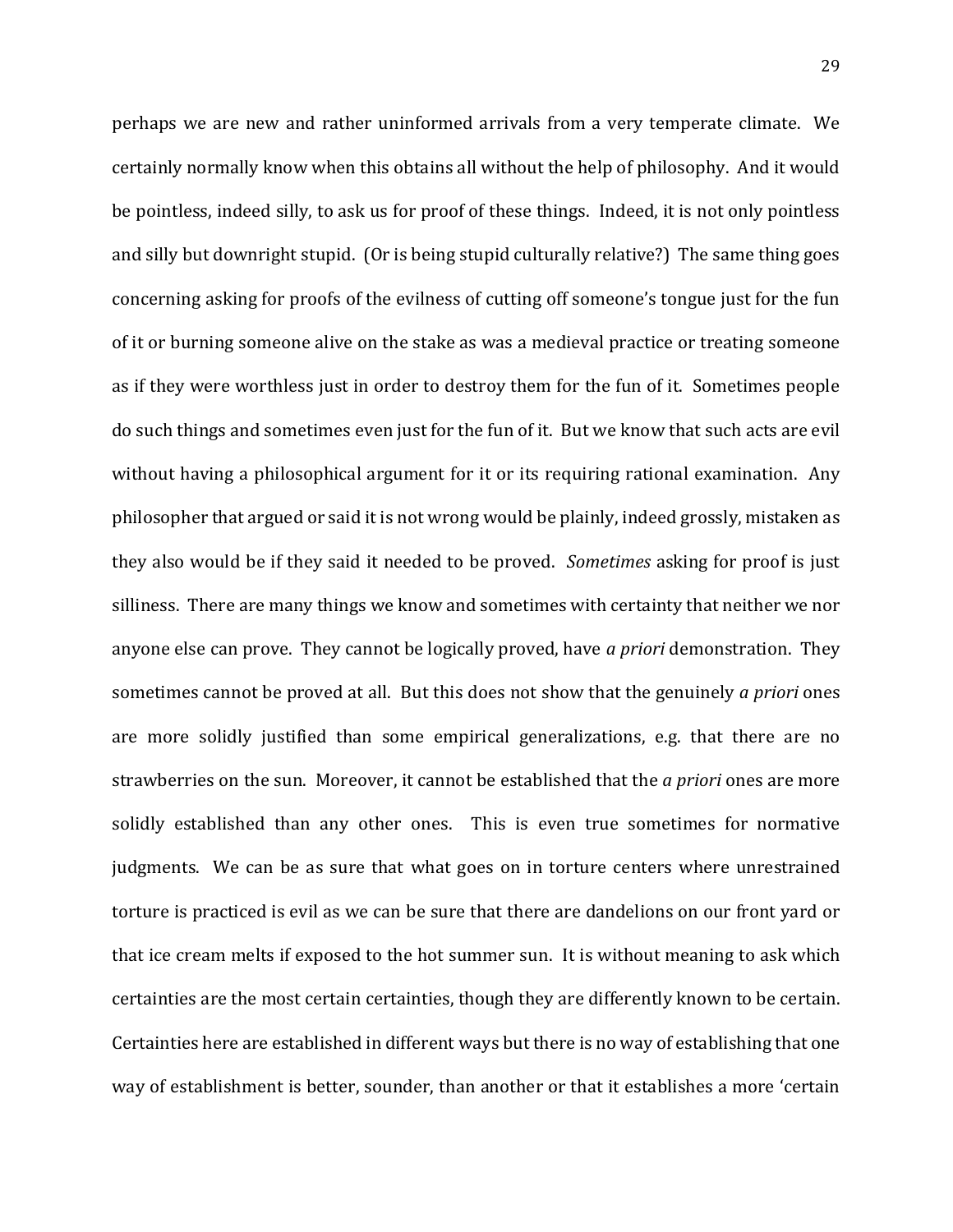certainty' than the other or others. That very idea is absurd. All certainties are certainties but some certainties are more certain than other certainties is plain nonsense. Many philosophers are hooked on the *a priori* ones. That, they think, is where the real certainty is. But that some think in this way is a matter of arbitrary philosophical enculturation. There is no way of establishing or perhaps even giving sense to a claim that one certainty is more certain than the others. If any sense can be given to it, it depends on the context and what we are wanting certainty for. And it is absurd to say there are no certainties at all. But there is a longstanding prejudice among many philosophers for the *a priori* or in effect what is taken to be *a priori.* We should take note that there are different kinds of certainty but we should not go gung-ho for the priority of one over the other. We should put such pseudoquestions aside. But it is not such considerations that triggers thoughts of nihilism, to say nothing of nihilistic sympathies, but it has instead often triggered off by a kind of unreasonable philosophical skepticism.

What then does trigger some philosophical talk of nihilism? Among some philosophers and some legal theorists principally in Scandinavia they once articulated and defended in the early and mid-20<sup>th</sup> Century a mixture of what later came to be called by others non-cognitivism or error theory concerning value judgments. This was labelled 'value-nihilism' by some Scandinavian theorists. This labelling was unintentionally misleading for it in effect claimed that fundamental value judgments unlike fundamental empirical judgments or logical propositions could not be true or false for they, or so it was often thought, were in reality just expressions of emotion without cognitive content that were mistakenly often thought to have some mysterious cognitive content. Here it bears some family resemblance to how some philosophers have considered what they have called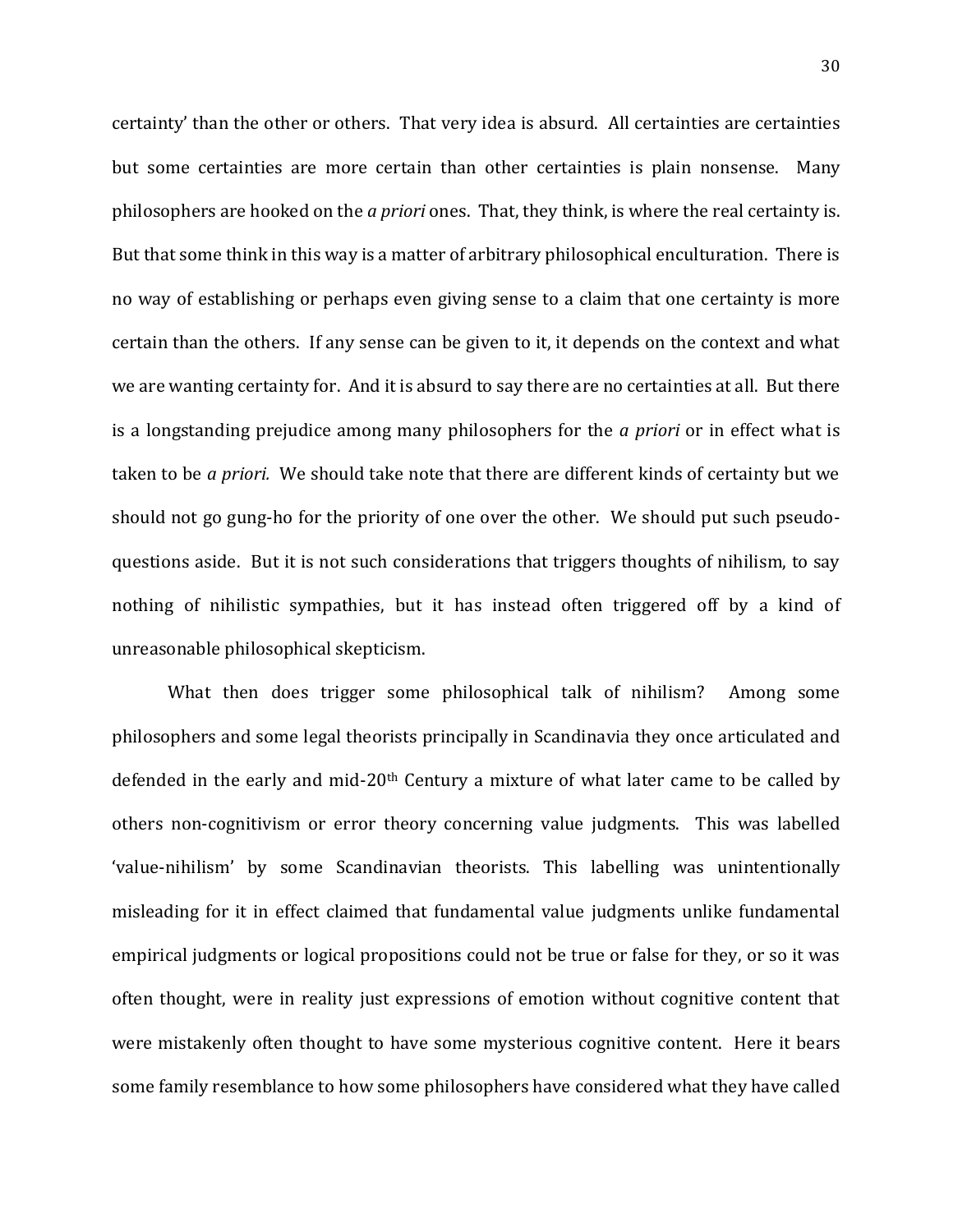God-talk. But there was nothing nihilistic about that, any more than there is about a sigh, a groan, a belch or a hiccup. This non-cognitivist account was argued for by these philosophers and for a time was influential, but it did not generate nihilistic activity or practices. It was done for a purpose but because of a way of viewing things that it was it did flare up live nihilism. Those Scandinavian '*value* nihilists' usually remained good leftish social democrats. They were no more nihilists than were Ayer, Hägerström, Russell, Mackie or Stevenson.

What, then, is nihilism and what motivates it? It is where people deliberately reject any and all societies' ways of life and all societies' values and indeed any values. It is also a very fundamental and uncompromising attack on them. It is both an attack on any society's values and those of any individual. It is an attempt at absolute value nihilism. Values, these theorists had it, are utter illusions arbitrarily enculturated into almost all of us. Moreover, they are illusions to be just outright rejected for what they are. But this does not deny there is factual truth or analytic *a priori* truths. But it is to deny their value.

But then how can, if it can, nihilism not be irrational? Isn't a nihilist in actuality a person who is thoroughly and indeed utterly without values? But isn't that irrationality incoherent? Or is so reasoning in effect just evasively trying to comfort ourselves? (Some would say that 'irrationality' is utterly unacceptable.)

I thought, and still think, that I understand what nihilism is, though no doubt without the finesse of a linguistic analyst on that subject. But I have never tried in a firm way to probe 'nihilism's' meaning. But just to make sure I had the ordinary understanding of nihilism I looked it up in a dictionary, to wit *The Shorter Oxford English Dictionary*. Indeed, in fact a very big dictionary. It tells us that nihilism is "1. negative doctrines in religion or morality, a total rejection of current religious beliefs or moral principles; 2. *Philos*, a form of skepticism,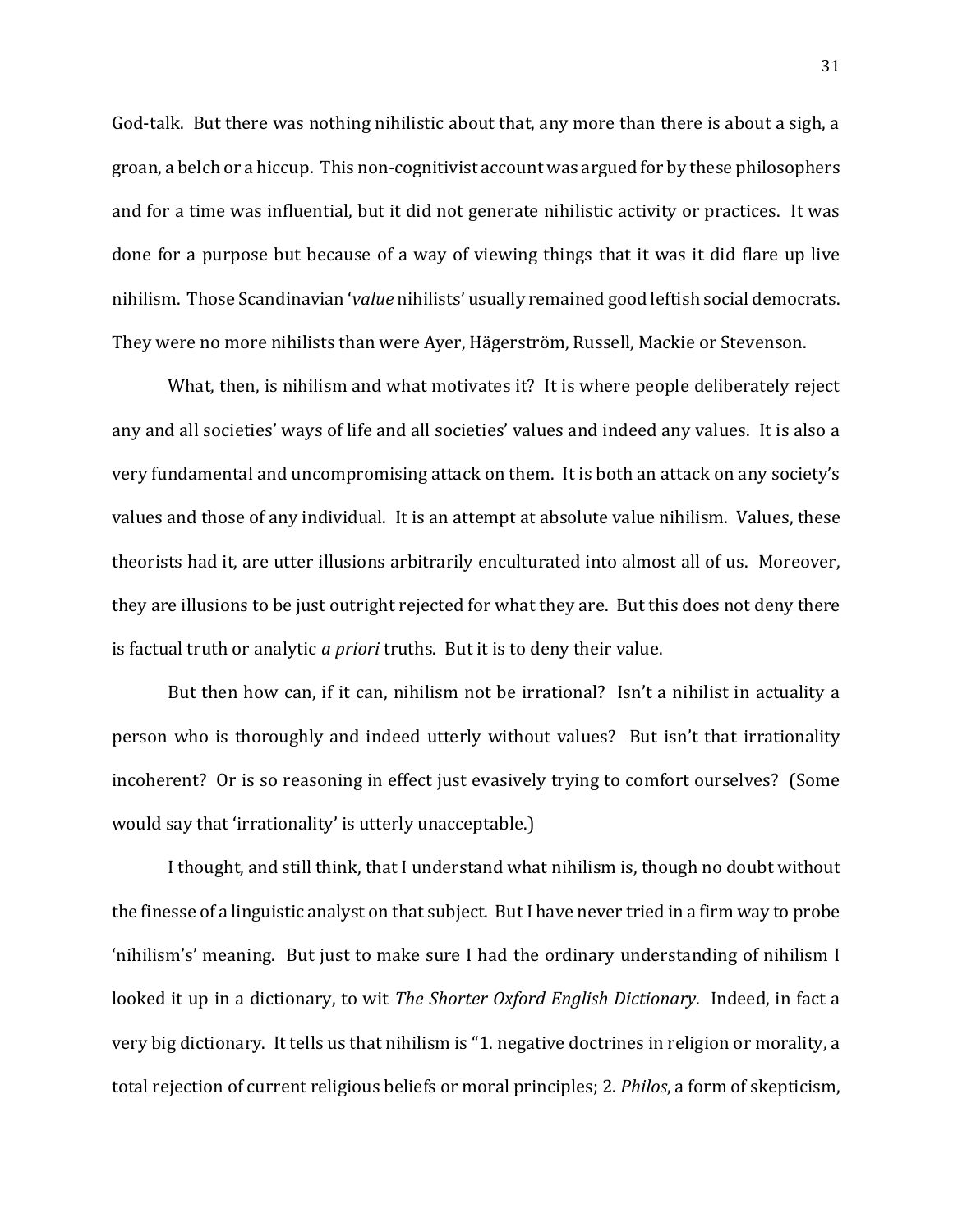a denial of all existence 1836; 3. the doctrines or principles of the Russian Nihilists 1868" (1328). This dictionary goes on to speak in defining 'nihilism' of nihilists being (though of course not exclusively) members "of a Russian party professing extreme anti-social principles 1871" (1328). That all squares with my own prior non-dictionary understanding of nihilism, though I do not *understand* what it is to deny all existence. Wouldn't there have to be a denier to do that? So how could there not be a denier to do that? So how could there be a coherent denying of *all* existence? Here some bad philosophy has snuck into a dictionary definition. But isn't it intelligible, however dumb, to deny the *value* of all existence? Well, at least it is mind numbing. Perhaps a dumbing down of ourselves?

I asked myself what nihilism would come to in practice. A major character in Turgenev's masterpiece *Fathers and Sons* takes himself to be a nihilist but he is innocuous enough in practice. The famous Russian party of self-described nihilists and anarchists indeed carried out assassinations of some political figures they opposed. But when one such candidate for obliteration—a tzar, if memory serves me rightly—was passing a bridge in his horse-driven carriage with his children, the anarchists posted there to carry out the assassination postponed their pre-figured assassination attempt for another time so as not to kill the children. They showed they were not without some human kindness or human caring. They did not have the supreme indifference that nihilists are supposed to have. They were not without some ordinary values, including virtues. They were not through and through nihilists in spite of what they said they were. What is it then to be a complete and consistent nihilist?

The Marquis de Sade is sometimes brought into the limelight as the supreme paradigm of a nihilist. I have never read a word of de Sade and do not wish to from what I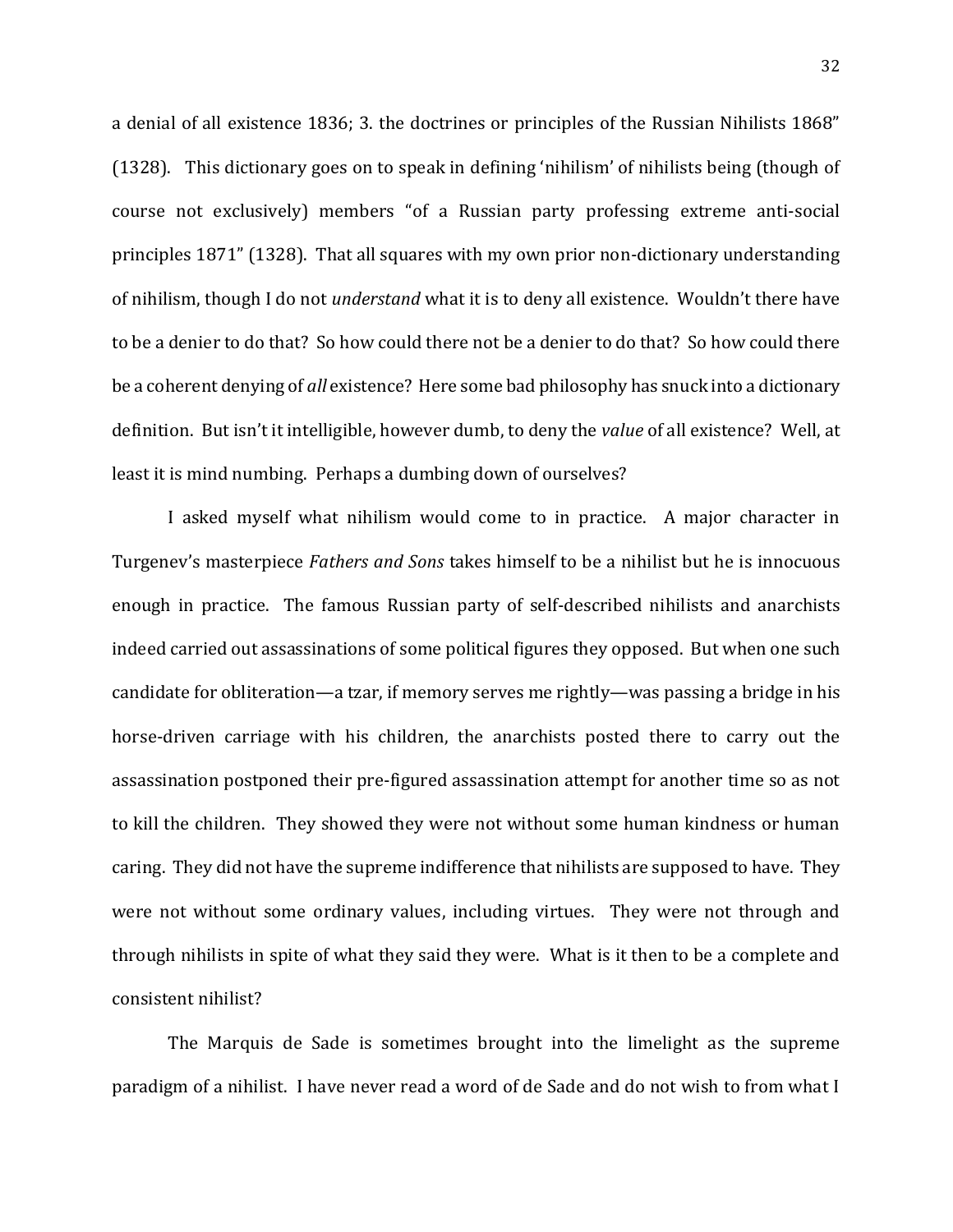have heard of it. He seems to me to have been a sick and demented person, however sophisticated he may have been, whose writings are of no interest to me. Yet he has had the attention of Beauvoir, Bataille, Barthes, Blanchat, Lacan, Cocteau, Philippe Sollers and Foucault. Except as a study abnormal psychology, why should anyone have interest in him? That baffles me. The *Bibliotheque de la Pléiade* has just been published (2014) in what has been called "a lavish 1150-page edition of the great erotic writings" of de Sade under the title *Justine et Autres Romans*. I am not going to read it, but I am not at all suggesting that it should not have been published or should not be read. I believe, however, there are other better and more interesting ways I can spend my time. Why should I study it unless I am someone studying abnormal psychology and hear that de Sade was someone who, no matter how subtly, crafted a philosophical treatise in which he writes condoning rape and torture with detailed translations into the concrete? I remain baffled by the fact, if it indeed is a fact, as Hannah Arendt claims in her *Origins of Totalitarianism,* that *avant garde* French intellectuals were intrigued by Marquis de Sade. I will not read any of de Sade's voluminous writings to find out what intrigued them or what can be made of de Sade's claim that *virtue only brings misfortune*, though indeed it not infrequently does. There should be a hard-nosed realization of that, though that is not to be against virtue but for a good reason to be astute about how and why virtue or so-called virtue is practiced and taken to heart. It should be practiced, though not sanctimoniously. Indeed, it sometimes does bring misfortune. But while we should not seek misfortune out, we sometimes should risk it even though we can be quite confident that it will bring misfortune to you even though of considerable value to others. Think sometimes of whistle blowers. Chelsea Manning, for example, and our blithering on about virtue concerning the injustice of his treatment. That can be tiresome. Making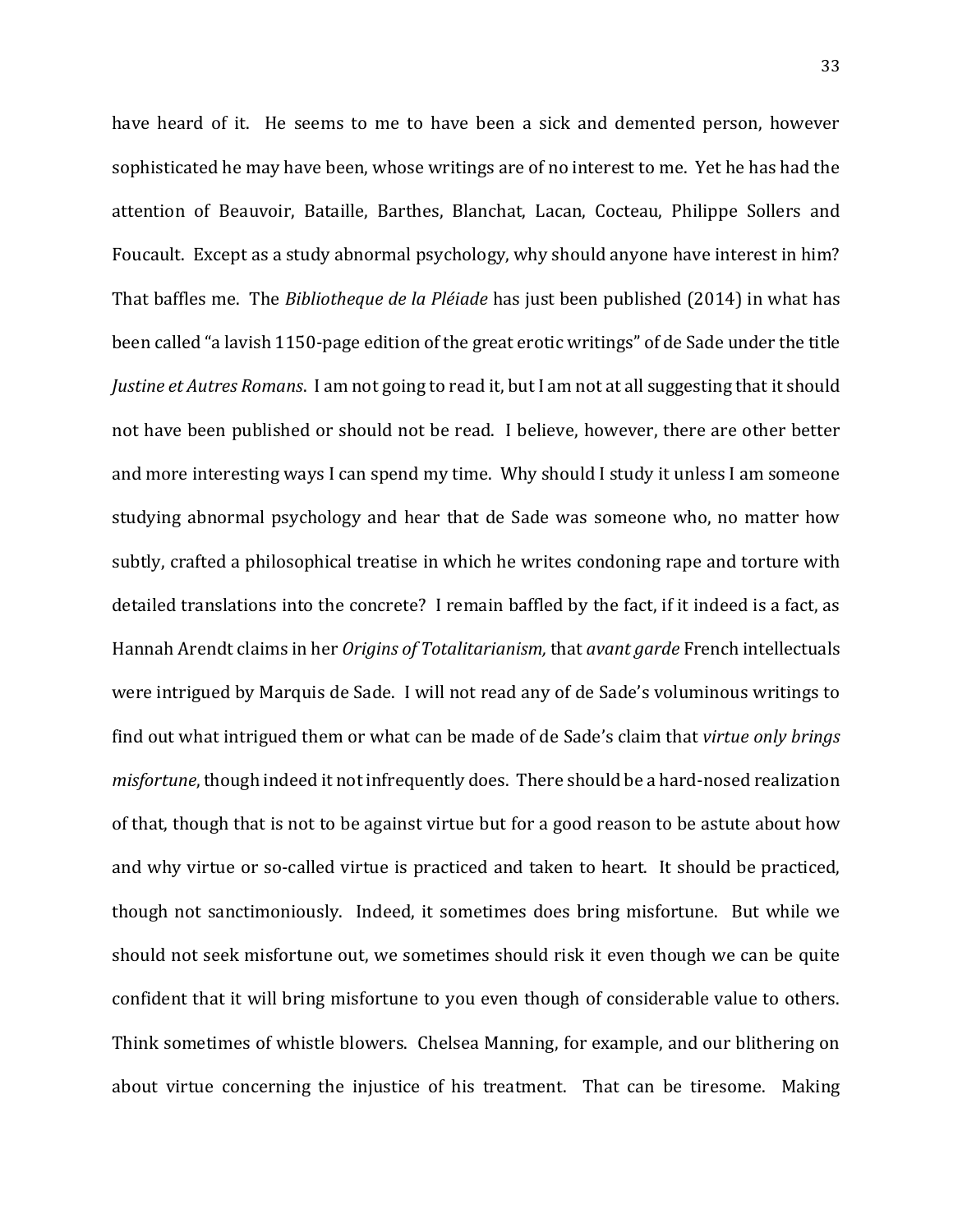yourself unnecessarily a sacrificial lamb is stupidly irrational and not to be praised. But again, that is a different matter. I would only study de Sade if I thought it would aide me in some useful way such as to understand all those murders of school children and the like going around now in the United States. But even that is far from de Sade's nihilism.

However, I did read Professor Leland de la Durantaye's informed and sophisticated account of de Sade's *Justine et autres romans*. (See her article in the *London Review of Books* Vol. 27, particularly pages 35-47 for the most relevant material to my discussion.) I found her writing to be an acute and astute account off what an intelligent nihilist was up to. I will give an account of it and articulate my reaction to it in what follows.

Nihilists, she tells us, believing in the message of enlightenment rationality or socalled rationality, came to believe that *life is something to be organized, indeed cannot in reality but be organized, without any inherent goal.* For a nihilist, on de Sade's understanding, violence, an exercise of power and cruelty, are the supreme capacities of human beings who have lost their place in the universe. That becomes their goal. They become supremely ruthless people—men and women—who come to feel nothing at all precisely when they perform the most criminal acts imaginable. In accordance with this goal they strive as nihilists, as Leland de la Durantaye puts it, "to reason away any kind of caring impulse that might come to mind" (Durantaye 2015, 37). They are not sadists, though they do things that sadists do. But they do not have the same motivation as sadists. The sadist is cruel to gain pleasure and the nihilist practices cruelty to exhibit his capacity to reason away any kind of caring impulse. The Nazis or other fascists, by contrast, had an irrational and cruel value system.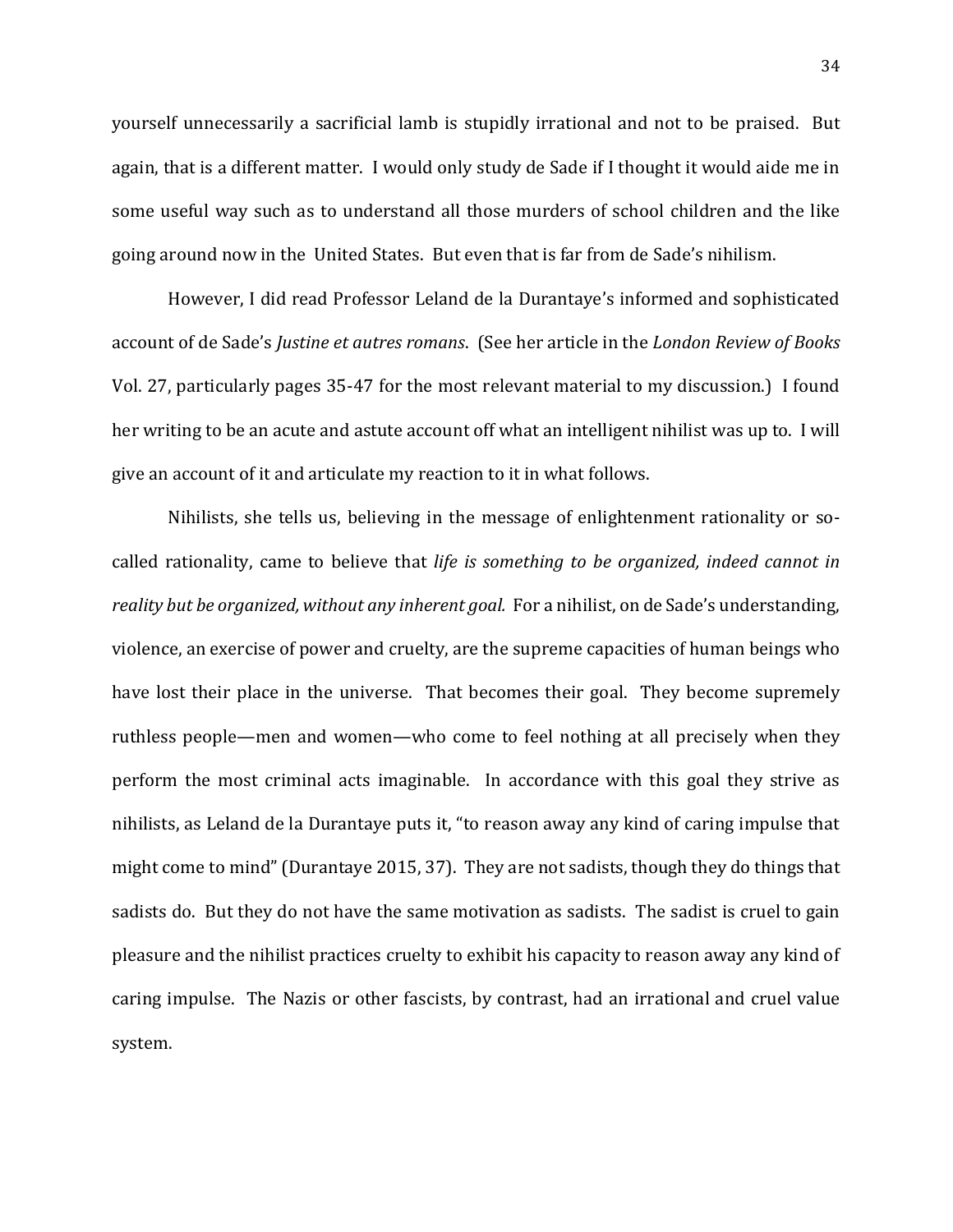She characterizes Sade's philosophy as describing a circle of fire in which libertines are trapped.

> The first stage of their dialectic of Enlightenment involves doing away with God in favour of Nature. Nature burns away religious belief through the heat of its passions – or so it seems to the apprentice libertine. But things can't end so harmoniously. For what is Nature, when capitalized in that way? 'Whore!' says Juliette, as it dawns on her that Nature is just one more imposition of order on chaos – less obviously erroneous than a Christian God, but of the same immaterial substance. If you are a libertine in Sade's world you are seeking to break something you fear is unbreakable: belief in order and care for others. This is where real libertine rage sets in. In the speech that gave the Musée d'Orsay their exhibition title, a libertine cries out that he wants 'to attack the sun so as to deprive the universe of it, or use it to set the world aflame'. The same rage makes a libertine elsewhere in Sade cry out: 'Oh, if I could set the universe on fire, I should still curse Nature for offering only one world to my fiery desires!' With the loss of a coherent idea of Nature the libertine loses, as Juliette loses, a coherent idea of crime: Juliette is forced to conclude that 'crime has no reality: that is, the possibility of crime does not exist because there is no way to outrage nature.' Sade's libertines dream of apathy, but for them apathy is like the grail – they can never quite reach it (Durantaye 2015, 37).

For the nihilist there are no values; not even illusions of values. Not even negative values against having other values. Anything goes or does not go. Fellow feeling is nothing to be desired; human beings do not count. A nihilist is numb to the very idea of kindliness or to any order of morality. Even an anti-morality morality or a moralism. What people regard as monstrosities such as rape, mass killings, deliberate starvation have no reality for nihilists as things to be avoided. Nothing has. There is no moral or even aesthetic order to be ordained or realized or to be striven for. Defense of a moral point of view, any moral point of view, is an illusion. Kant's or anyone else's idea of pure practical reason is in reality the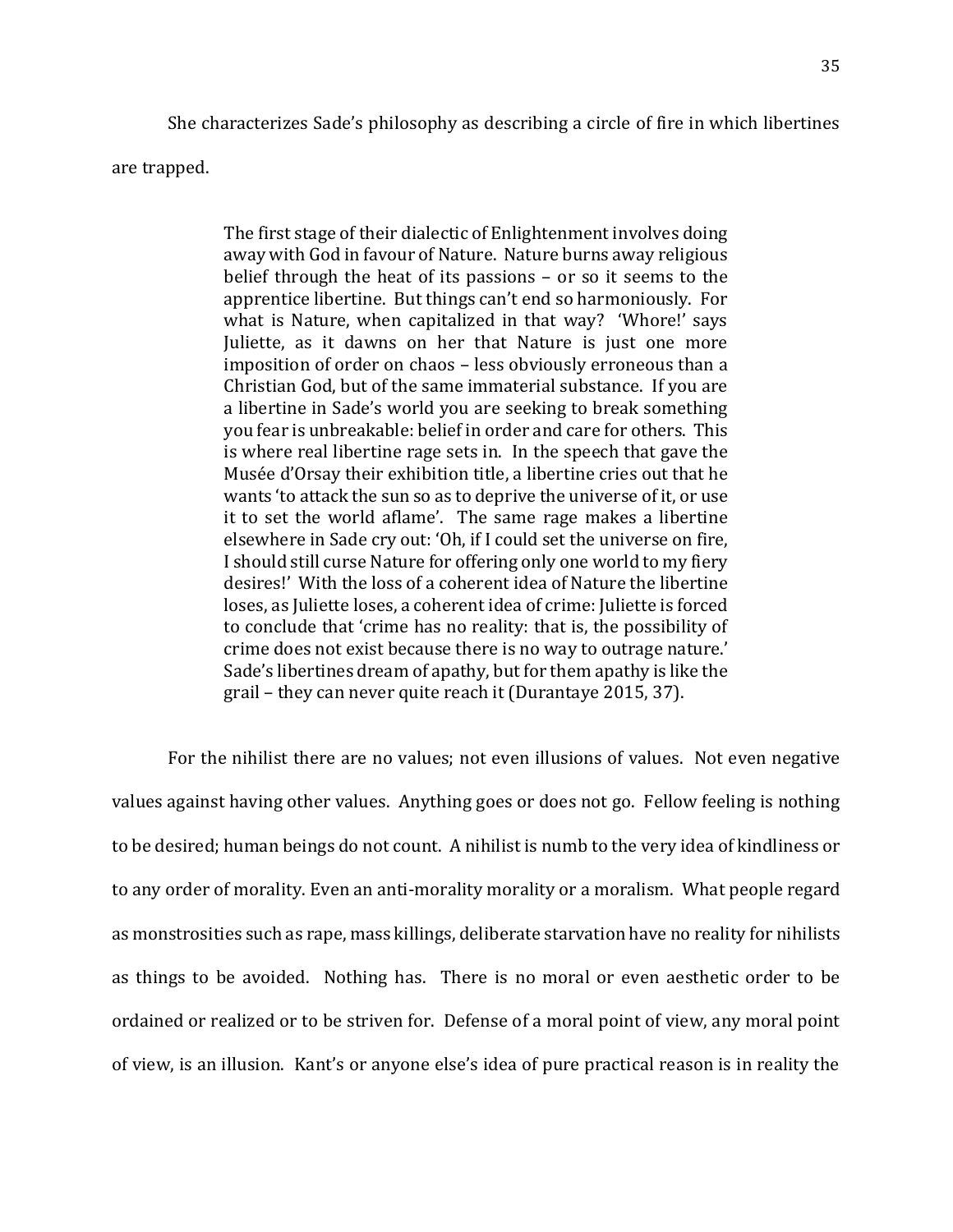natural habitat of unreason. Life has no inherent good or goal or desirable structure or indeed any structure.

Yet if Durantaye, as I guess she does, has a correct or nearly correct understanding of de Sade, then de Sade is an inconsistent nihilist. (Though why should a nihilist care about consistency?) If anarchistically freedom is supreme message as Durantaye takes the nihilist to believe, where "every ounce of fellow feeling has to be stamped out" to ascend ever higher into the empyrean of one's own autonomy, de Sade is implicitly assuming a normativity, indeed a gross and illusory normativity, that is incompatible with nihilism. By contrast, a consistent nihilism departs with *any normativity at all*. Nihilism and anarchism, revolutionary or not, do not consistently go together. And, with abandoning anarchism and believing that anything goes, then every form of rationality also goes. Are we not splashing around in a tainted sea of unreason? What force, if any, would the nihilist's response 'So what?' have?

Do we who, as Brecht did, want, deeply want, at least to achieve and sustain something approaching an order of kindliness, have to bother or even should bother with refuting nihilism or establishing that it is indeed irrational and that irrationality is something to be avoided? I think not. Except to help make it go away we should not bother with it. That is like asking the nonsense question 'Why be reasonable at all?' Such expressions of absurdity should simply be ignored except for the fact that they need to be eradicated. The problems of we who would change the world have among them the problems of what Dewey called the problems of men. The problems, that is, not just of men but of all human beings men, women and children—everywhere. Is the problem of nihilism among these problems? No, it is not either for Brecht or for Dewey or for any reflective human being *who cares about*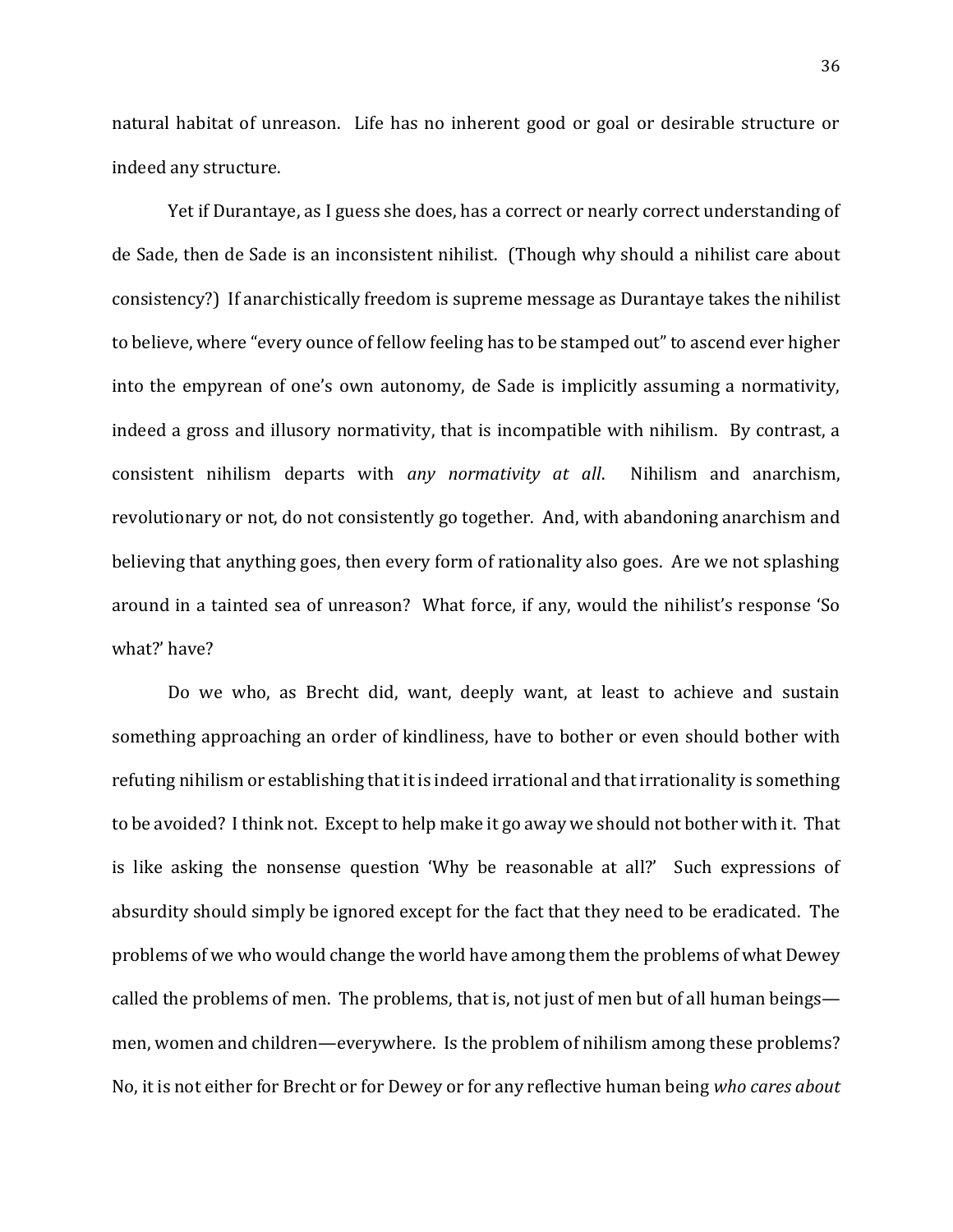*life*. And it is absurd to ask, 'Why care about life?' The problem of nihilism for them is not on their agenda. Though it is not just something to ignore where there is a move toward nihilism. That does not mean that nihilists should be killed or tortured. But they must surely and securely be kept out of their causing harm.

Why be reflective? Why care about life? That we should be reflective or should care about life are self-answering matters. Their very asking is as absurd as is asking 'Is time real?', 'Is there an external world?', 'Are there strawberries on the sun?' or 'Are there human beings who will never die?' All these questions are at best idle. Well, why not be idle? Why not ask idle questions? Why worry your head about not being absurd? Why not ask idle questions, particularly if it amuses you? Again, we have matters that are self-answering. Do we have to ask why not go on being silly or absurd? Philosophy ties itself up if it has to answer such questions. It is like asking if there is an external world. That once was a big philosophical exercise. But it was and is absurd. It like asking whether sense-data have another side or whether solipsism is true or even meaningful. These questions should go on permanent holiday.

Jacques Lacan was right about rejecting philosophy even if in part or perhaps even in whole. But he did largely for the wrong reasons. If some of philosophy should remain, it should be that which John Locke called that of being an under-laborer. But perhaps modernization with its enhanced technology and scientific understanding will provide more efficient ways of Augean stable cleaning. Should there not be, *pace* Alasdair MacIntyre, three cheers for the mechanization of many things in our lives and modernity? This is not to treat people as zombies or robots. Of course not everything should be mechanized or even can be. But our technologizing age has its advantages. It would be a good thing if there were no